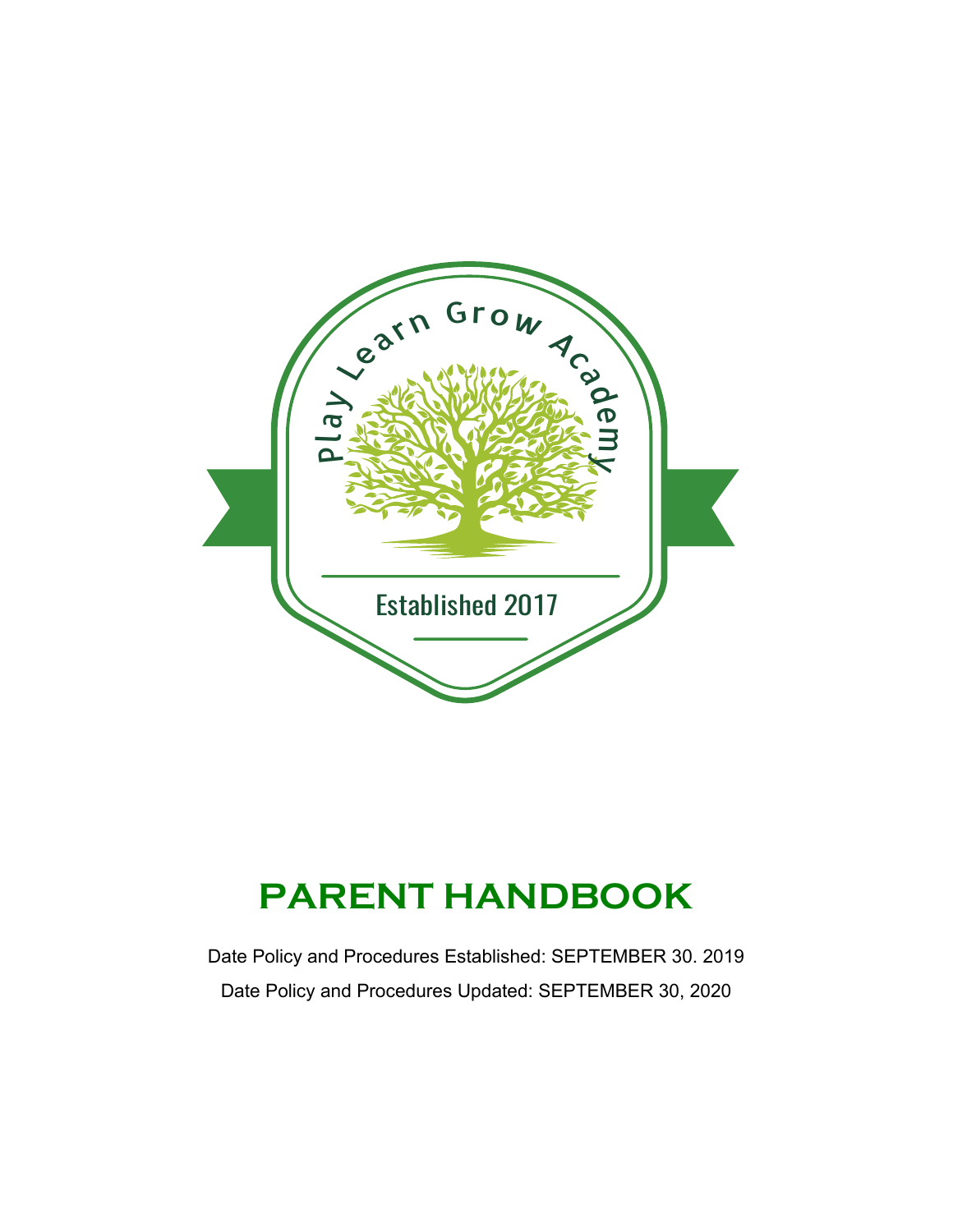# **TABLE OF CONTENTS**

| • Fee Schedule                                                                          |
|-----------------------------------------------------------------------------------------|
|                                                                                         |
|                                                                                         |
| • Placing a child on the waitlist                                                       |
|                                                                                         |
|                                                                                         |
| • Late Pick Up<br>• Alcohol and Pick Up                                                 |
|                                                                                         |
|                                                                                         |
| Parent Issues and Concerns Policy and Procedures 11                                     |
| 16                                                                                      |
|                                                                                         |
| Supervision<br>$\bullet$<br><b>Record Checks</b><br><b>Positive Guidance Techniques</b> |

- Prohibited Practices
- Serious Occurrences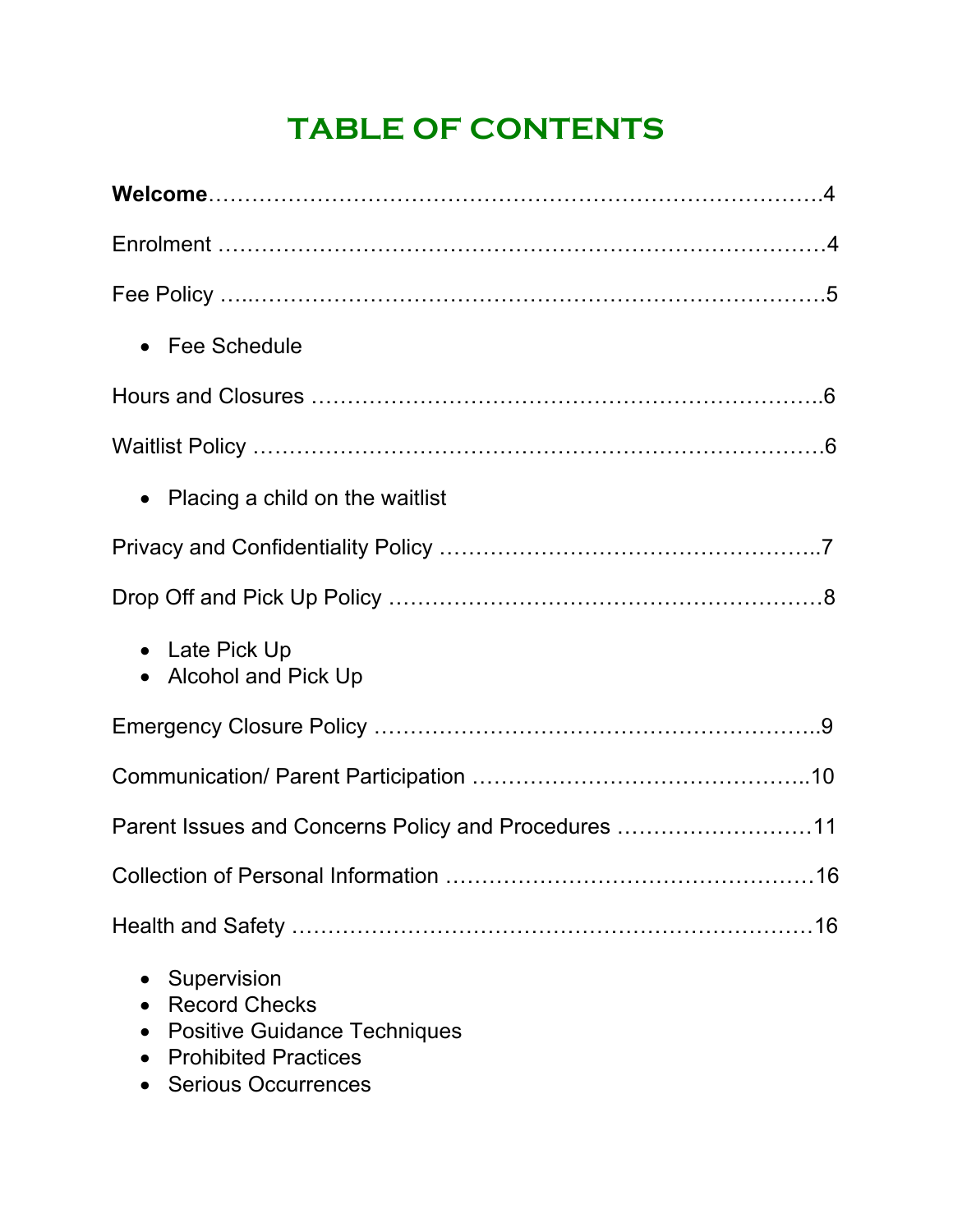- Nutrition
- Food From Home
- Food Substitutions
- Outdoor Play
- Preventing Child Illness
- Ill Child Policy
- Administration of Medication
- Injury and Incident Reporting
- Reporting Child Abuse
- Emergency Management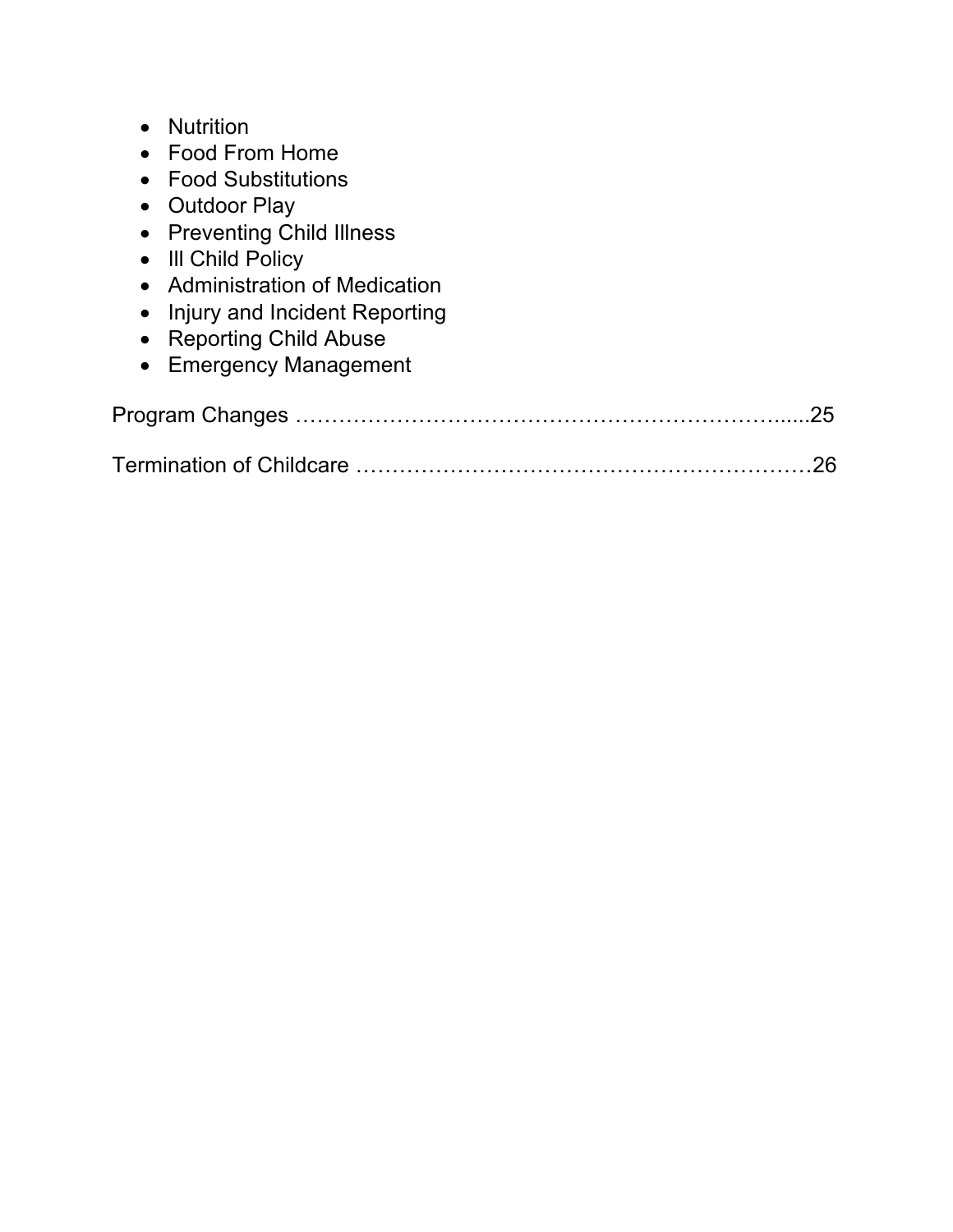# **WHO WE ARE**

# **Welcome to Play, Learn, Grow Academy!**

Play, Learn, Grow Academy is pleased to welcome you and your child to our program.

Play, Learn, Grow Academy is a licensed childcare by the Ministry of Education's Licensing and Compliance Branch offering care for children ages 1.5-7 years of age.

A summary of our licensing report can be found on the parent bulletin board in our centre.

All programs are supervised by Registered Early Childhood Educators (RECEs) who maintain current training in Standard First Aid and CPR.

The Parent Handbook is available to parents considering care and upon registration at our centre free of charge to provide them with a better understanding of Play, Learn, Grow Academy. If you have any questions, please ask our centre supervisor. We will be more than happy to assist you.

# **Thank you for choosing Play, Learn, Grow Academy!**

# **ENROLMENT**

Parents are required to arrange an appointment for an initial tour of the centre and to review paper work. Children are invited to accompany their parents on the tour. Play, Learn, Grow Academy also recommends that children come for a visit with their parent/guardian to the centre prior to beginning the program.

The following information must be completed and returned to the centre prior to enrolment. This is a requirement of the Child Care and Early Years Act (CCEYA).

- 3 **A completed Application for Enrolment form, signed by a parent/guardian**
- 3 **An up-to-date immunization record.**
- **E** A signed copy of the Parent Policies.
- **E** A signed copy of the Payment Policies.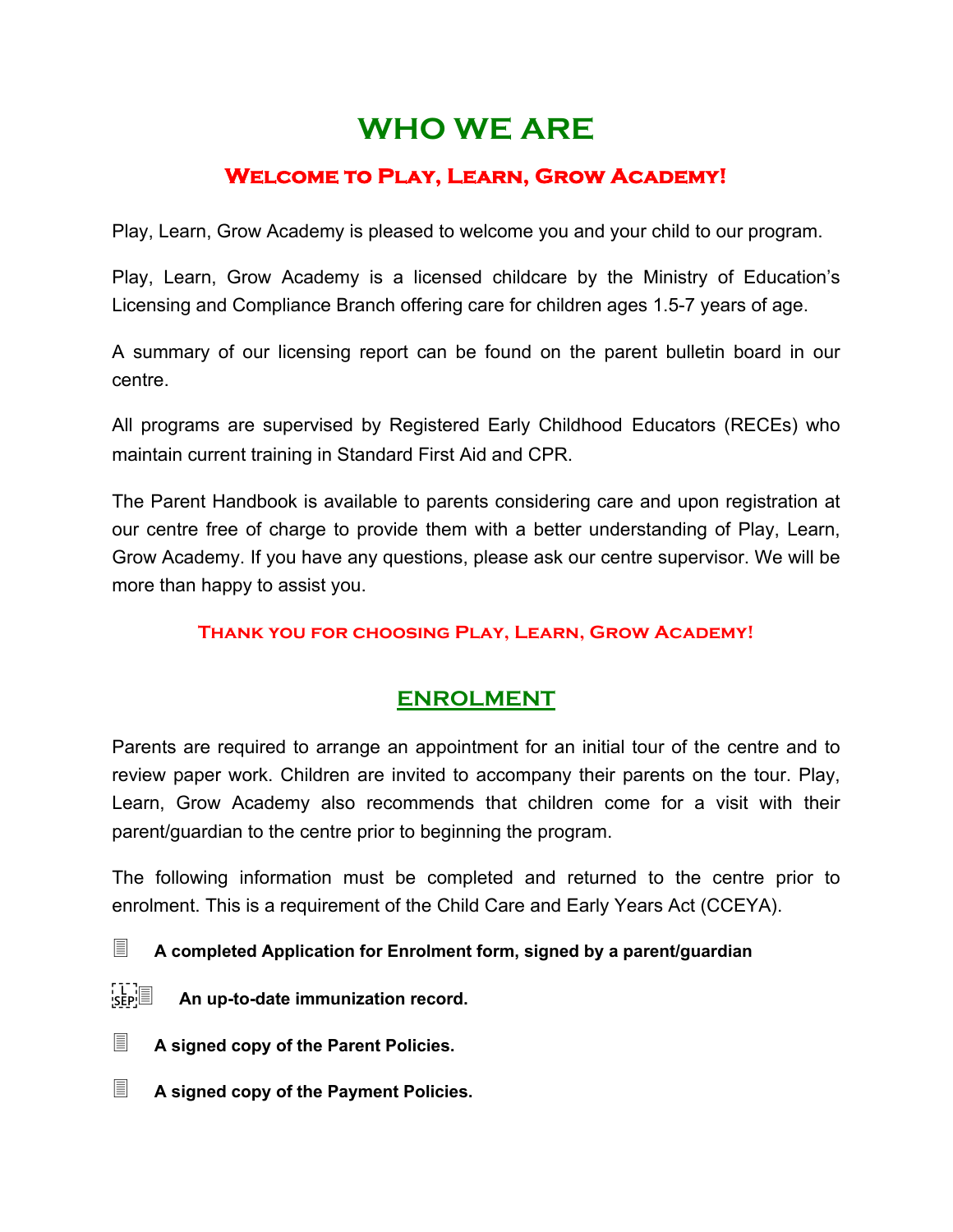# **FEE SCHEDULE (as of January 2020)**

# **TODDLER ROOM**

**Ages 1.5-2.5 years \$1275.00 monthly**

# **PRESCHOOL ROOM Ages 2.5-5 years**

**\$1070.00 monthly**

# **FEE POLICY**

As noted in the Play, Learn, Grow Academy Child Care Contract, a security deposit of \$200.00 is required upon enrollment. The security deposit will be applied to any remaining balance when a child is withdrawn from care.

According to individual payment terms, either the full fee amount is debited from the authorized account on the first of each month, OR two equal payments are withdrawn on the first and the fifteenth of each month. If the first or fifteenth occur on a weekend or holiday, accounts will be debited on the next business day. No refunds will be made for statutory holidays, professional activity days, or any absent days (such as vacation or sick days). Daily rates are subject to availability. One month written notice is required when a child is withdrawn from care.

# **WHAT TO EXPECT**

#### **Hours of Operation & Closures**

Play, Learn, Grow Academy Child Care provides care Monday to Friday open from 7:00 a.m. and close at 6:00 p.m.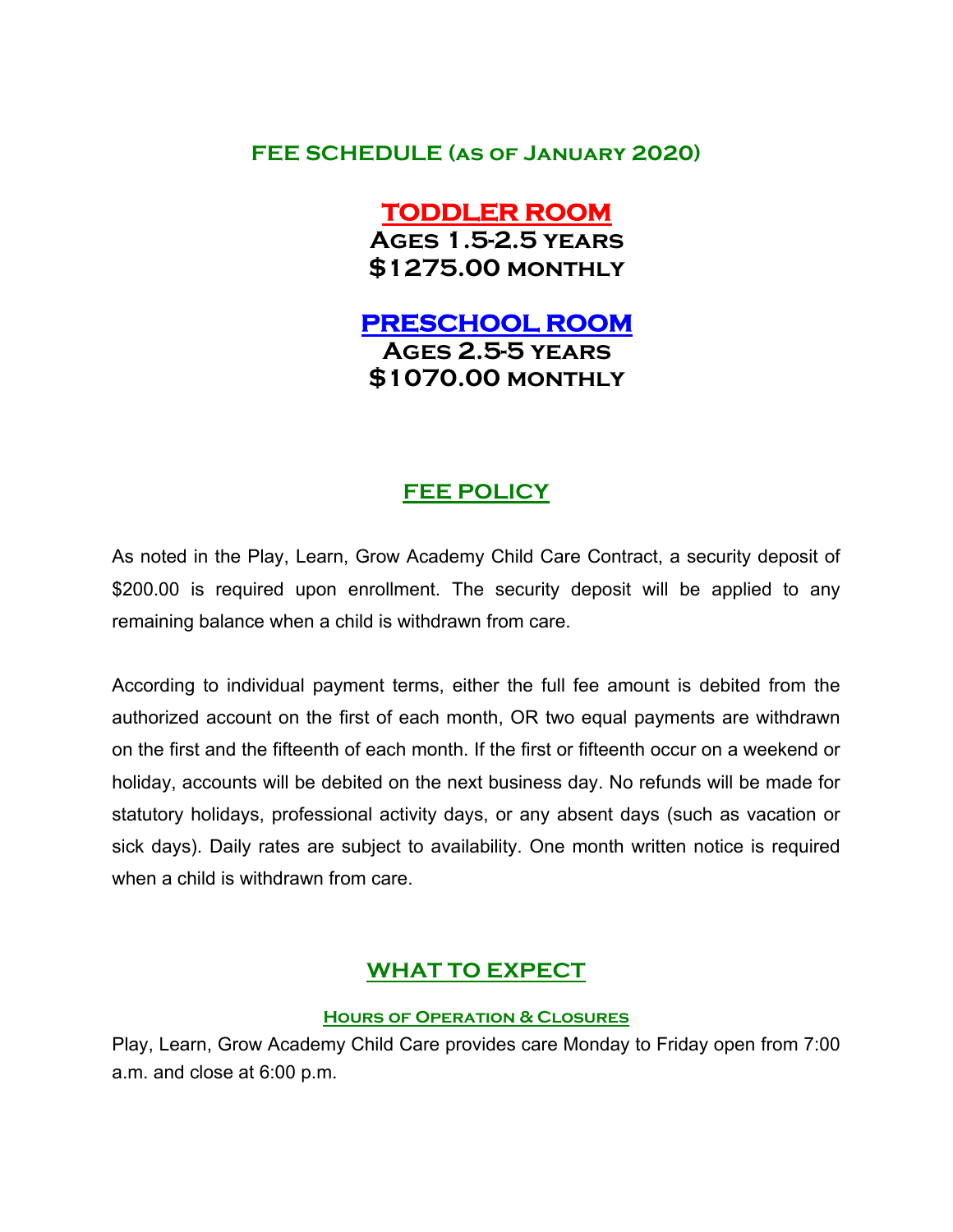Parking spaces are available on the right front side of the church

(close to our wall sign is)

Play, Learn, Grow Academy will be closed during the following public holidays:

New Years Day, Family Day, Good Friday, Easter Monday, Victoria Day, Canada Day, Civic Holiday, Labour Day, Thanksgiving Day, Christmas Day and Boxing Day.

Christmas/ New Years Eve hours will be from 6:30 am- 3:00 pm

# **Waitlist Policy**

- **PLAY, LEARN, GROW ACADEMY will strive to accommodate all requests for the registration of a child at the child care centre.**
- **Where the maximum capacity of a program has been reached and spaces are unavailable for new children to be enrolled, the waiting list procedures set out below will be followed.**
- **No fee will be charged to parents for placing a child on the waiting list.**

# **Procedures**

# **Receiving a Request to Place a Child on the Waiting List**

1. The supervisor or designate will receive parental requests to place children on a waiting list via telephone, in person meeting, and online application.

# **Placing a child on the Waiting List**

1. The licensee or supervisor will place a child on the waiting list in chronological order, based on the date and time that the request was received.

2. Once a child has been placed on the waiting list, the licensee or supervisor will inform parents of their child's position on the list.

**Determining Placement Priority when a Space Becomes Available**

1. When space becomes available in the program, priority will be given to children who are currently enrolled and need to move to the next age grouping, siblings of children currently enrolled, and children of staff.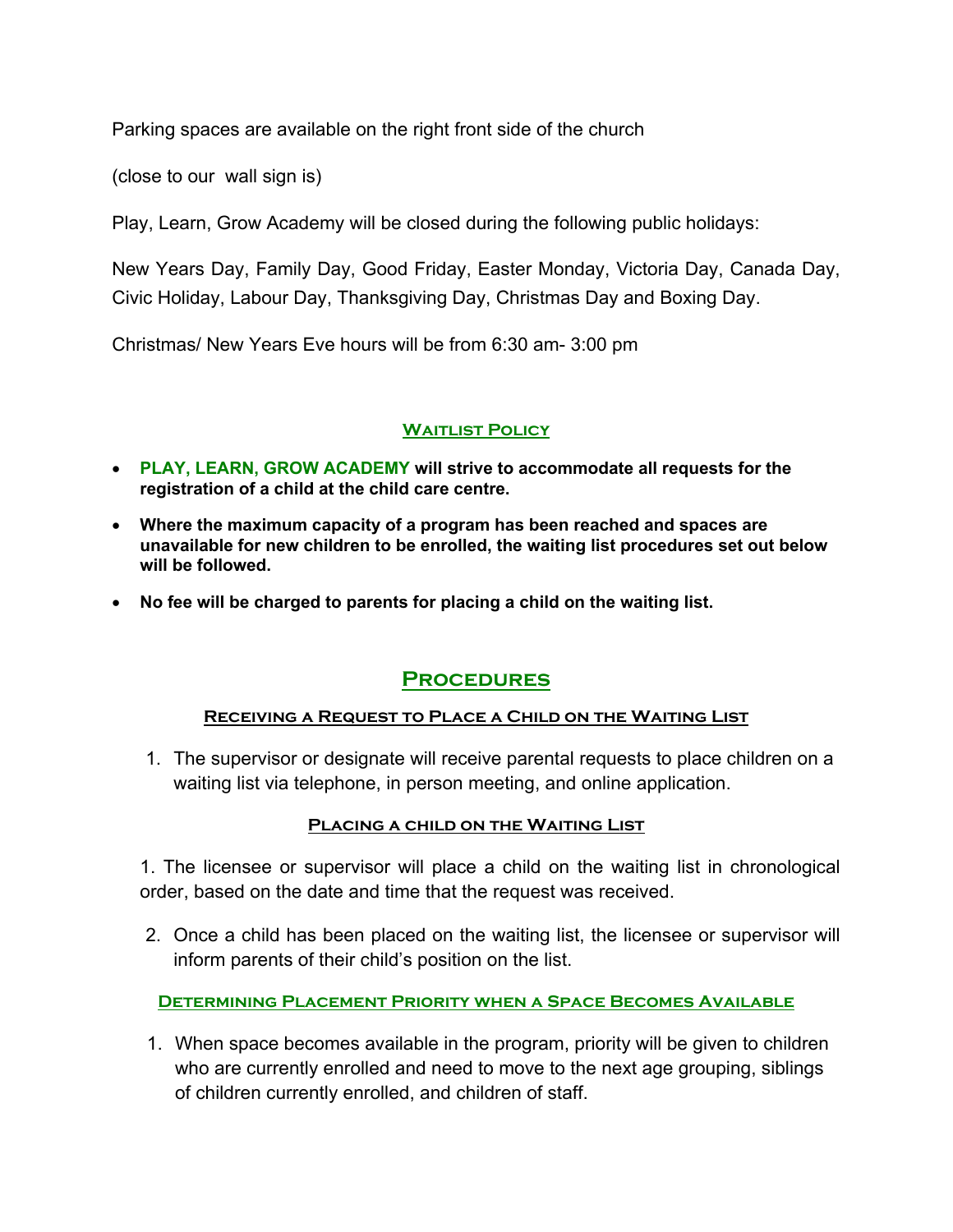2. Once these children have been placed, other children on the waiting list will be prioritized based on program room availability and the chronology in which the child was placed on the waiting list.

# **Offering an Available Space**

- 1. Parents of children on the waiting list will be notified via a phone call or an email that a space has become available in their requested program.
- 2. Parents will be provided a timeframe of 15 business days in which a response is required before the next child on the waiting list will be offered the space.
- 3. Where a parent has not responded within the given timeframe, the licensee or designate will contact the parent of the next child on the waiting list to offer them the space.

### **Responding to Parents who inquire about their Child's Placement on the Waiting List**

- 1. The supervisor will be the contact person for parents who wish to inquire about the status of their child's place on the waiting list.
- 2. The supervisor will respond to parent inquiries and provide the child's current position on the list and an estimated likelihood of the child being offered a space in the program.

# **Maintaining Privacy and Confidentiality**

- 1. The waiting list will be maintained in a manner that protects the privacy and confidentiality of the children and families on the list and therefore only the child's position on the waiting list will be provided to parents.
- 2. Names of other children or families and/or their placement on the waiting list will not be shared with other individuals.

# **Children's Arrival/Departure**

It is essential that the educators are aware when you arrive and when you pick up your child. Staff must mark all children in and out of care on our attendance rosters, so be sure to say hello when you arrive. Please note that a child will only be released to individuals on your Authorized Pick- up List. You may update this list at any time. Individuals picking up for the first time - or unknown to the educator - will be asked for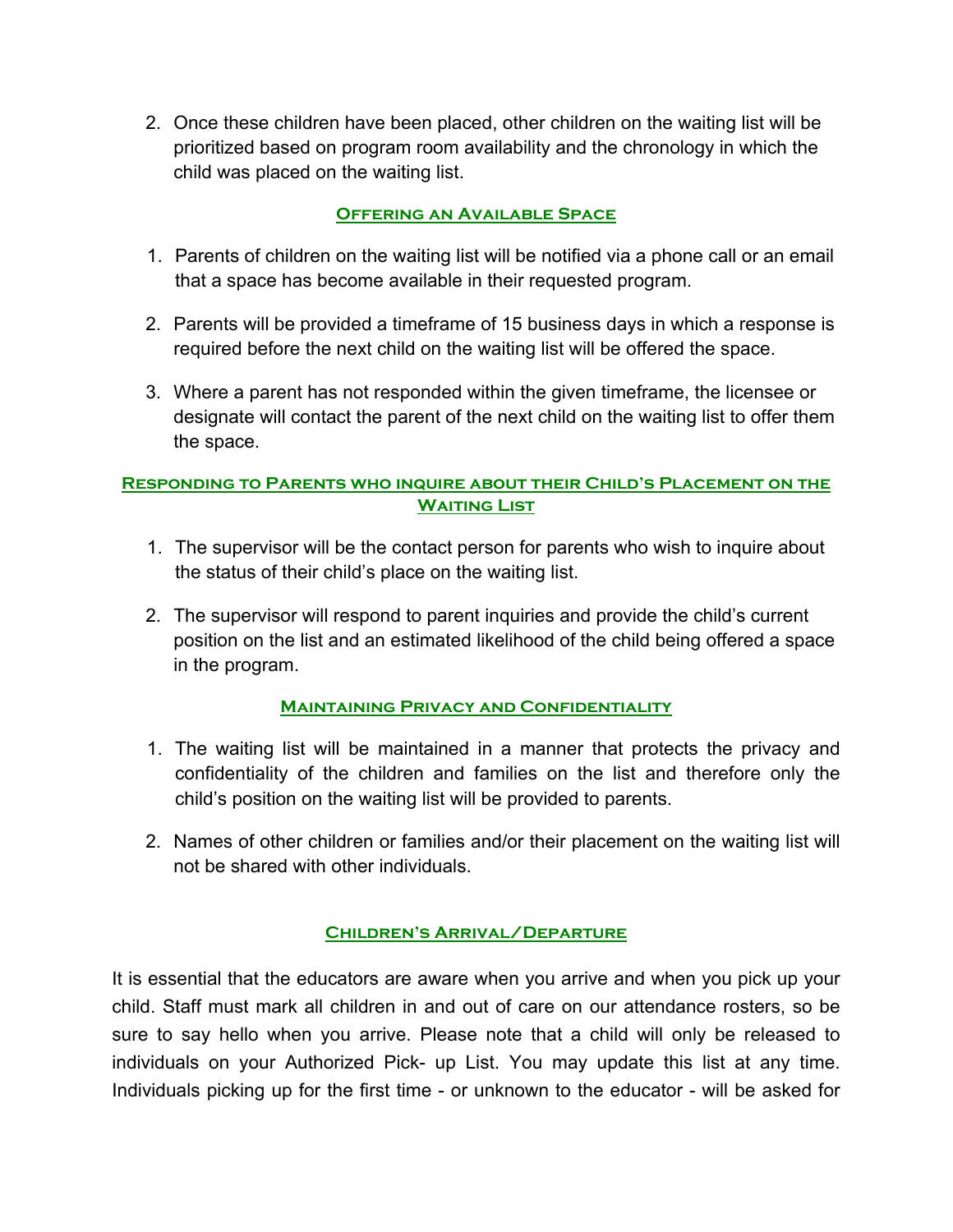photo ID.

#### **Late Pick-up Policy**

**Families with children picked up after the 6:00 pm closing time are tracked and can expect the following:** 

- **First Late:** A call or email from the supervisor reminding them of the service hours.
- **Second Late:** A formal warning letter from the supervisor.
- **Third Late:** A third late may result in termination of care from the child care program or camp.
- **Should a child be left in care more than an hour after the program closes, with no communication from the parent or the emergency contacts listed, Family and Children Services will be notified by the educator.**

# **ALCOHOL AND PICK UP**

If a staff notices that a parent/guardian is under the influence of alcohol during pick up, staff must address the concern with the parent/guardian in a respectful manner. Staff must offer to make alternate arrangements for pick-up on behalf of the parent. If the parent is not driving and staff is concerned about the safety of the child; the recommendation is that CAS be contacted. If the parent/guardian is driving and insists on taking the child with them, staff must call 911 before they get into the car. Inform dispatch that the parent/guardian has the intent to drive while you suspect they are under the influence. Police will respond on site.

#### **Child Belongings**

• Play, Learn, Grow Academy recommends that all children under 6 years of age have a change of clothes at the centre. Play, Learn, Grow Academy provides bedding for rest times but children are welcome to bring a small cuddly. All items brought into the centre (e.g., clothing, sleep stuffy, show and tell items, water bottles etc.) must be clearly labeled with their name or initials. Play, Learn, Grow Academy is not responsible for loss, theft or damage of personal belongings at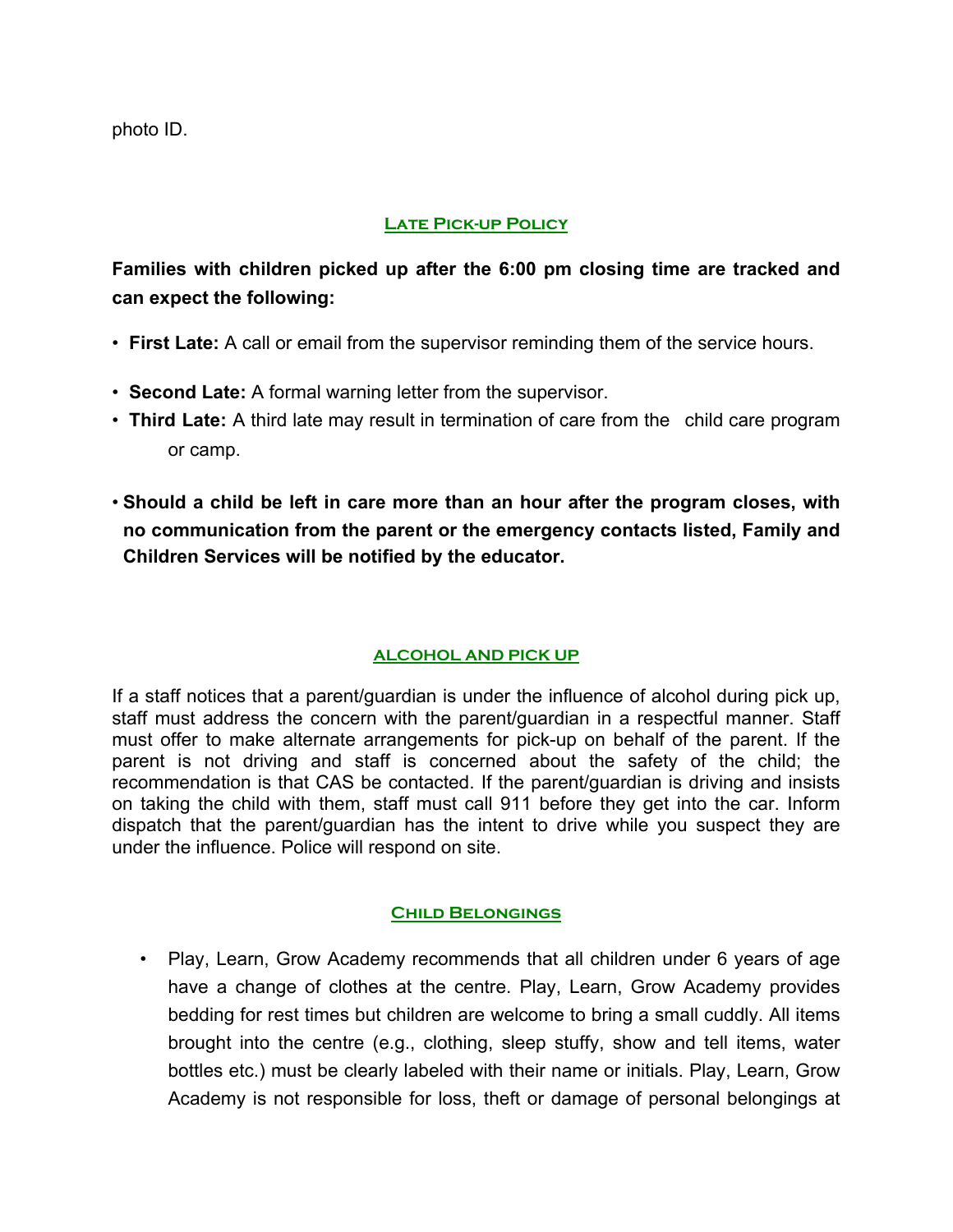the centre.

- Children require appropriate footwear for the activities and weather conditions. Please note that while flip-flops and sandals are allowed inside and while on the playground, children must wear sandals with a back strap, running shoes or boots when on the playground climber and on walks.
- Diapers and wipes, if needed, must be supplied by the parent/guardian. For centre specific program requirements, please contact the centre supervisor.
- All parents are asked to send in a reusable plastic bag. This will be used to send wet or soiled clothing home for laundering.

# **Emergency Closure Policy**

Play, Learn, Grow Academy is committed to having our programs open on all scheduled days. We recognize that emergencies beyond the Centre's control such as the breakdown of essential services (hydro, heat and/or water) or inclement weather days can occur. We must consider the safety of all students and staff when we make decisions regarding full day closures or early closures due to emergency conditions.

In the event that Play, Learn, Grow Academy will need to close the centre due to any emergency condition the staff will call or email families for an early pick up. Should Play, Learn, Grow Academy be unable to open our program in the morning, a message will be left on the centre's voice mail. Parents are asked to call in to the centre on severe weather days to confirm that Play, Learn, Grow Academy is open.

# **Closure due to Health & Safety or other circumstances:**

• Due to unforeseen circumstances, the Centre may be required to close for health or safety reasons (i.e. Illness outbreak, fire, flood, etc.)

# **Closure due to weather conditions:**

• If the School Board determines that the schools must close early due to severe weather conditions, the Centre will advise parents to make arrangements to pickup their child(ren) earlier than usual. If a trip has been scheduled for the day and is cancelled due to weather, the trip portion will be credited to families.

# **General Guidelines for Centre Closures:**

• Under any of the above circumstances, if closure of the childcare centre is expected to exceed five working days, every effort will be made to move the centre to an alternate suitable location, based on Ministry of Education and the local municipal government approval.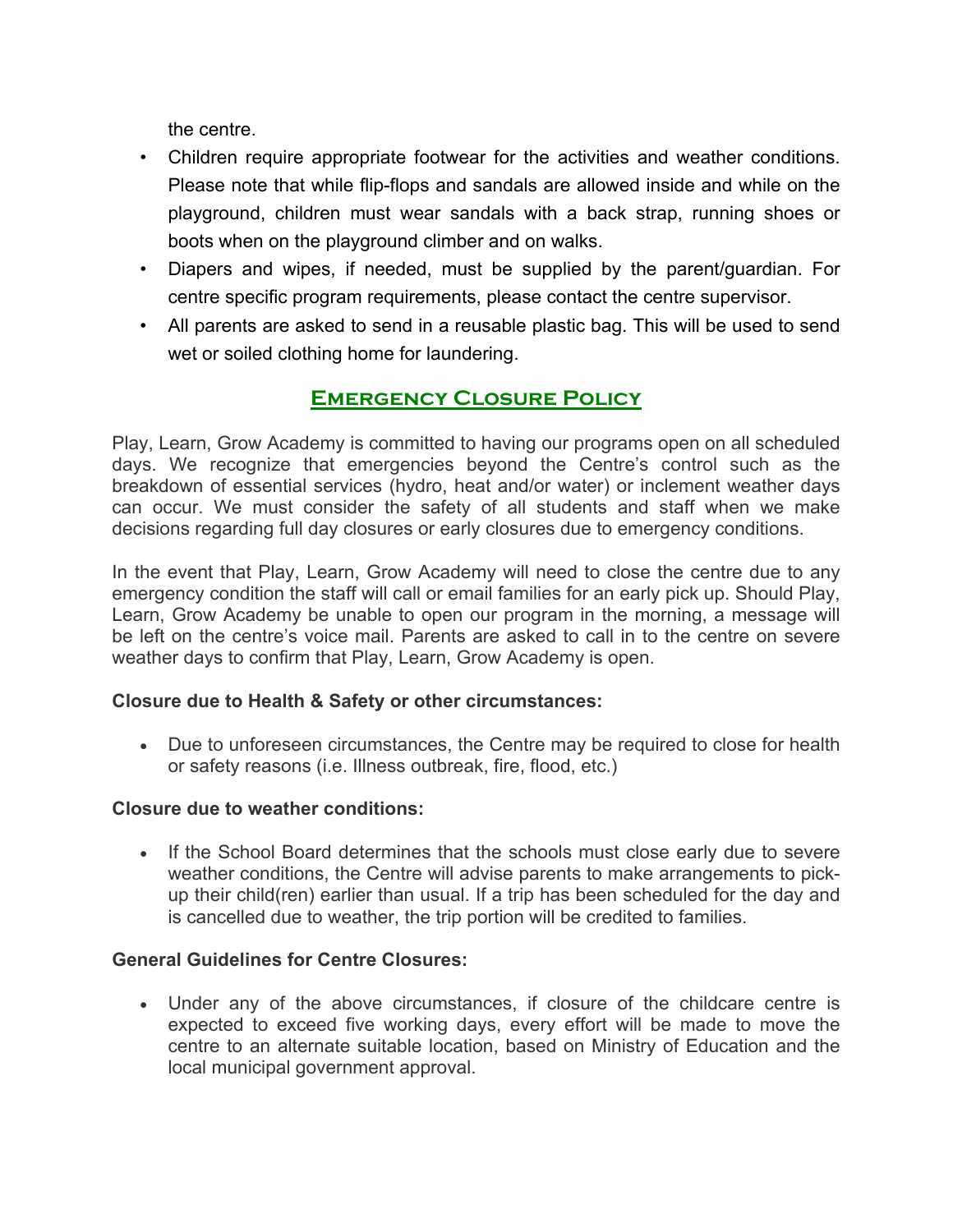• All decisions regarding centre closure will be made at the discretion of the Executive Director and Supervisor taking into consideration the safety and health of the children. This will be communicated to parents with as much notice as possible.

# **UNLESS OTHERWISE NOTED, THE FEES WILL NOT BE REFUNDED DUE TO CENTRE CLOSURES RESULTING FROM CIRCUMSTANCES BEYOND THE CENTRE'S CONTROL.**

# **Communication & Participation**

At Play, Learn, Grow Academy, we believe that parents/guardians play a vital role in child development. You are your child's first teacher. Educators value the partnership they build with the whole family. Parents are encouraged to share their skills and talents as a special guest or topic expert, to share their culture and to engage in dialogue about their child's development.

Educators provide a daily log via email for toddler and preschool families. Families of children in our kindergarten program will receive a personalized learning story at least once per month. In all programs, educators will post documentation of the children's learning for you to see and explore on your own and with your child.

Twice per year (in May and November), educators will provide a more formal update on your child's development. Parents are encouraged to share their own observations of their child's behaviour and development with the RECE and may request a parent/teacher interview at any time.

Annually, in the spring, Play, Learn, Grow Academy conducts a Satisfaction Survey with all families to seek valuable feedback as part of our continuous improvement plan.

Be sure to LIKE US on Facebook to learn the latest on the learning taking place, event info., weather warnings, early learning discussions, what's going on with child care in our province and other exciting things happening at Play, Learn, Grow Academy.

Facebook.com/Play, Learn, Grow Academy

# **Parent Issues and Concerns Policy and Procedures**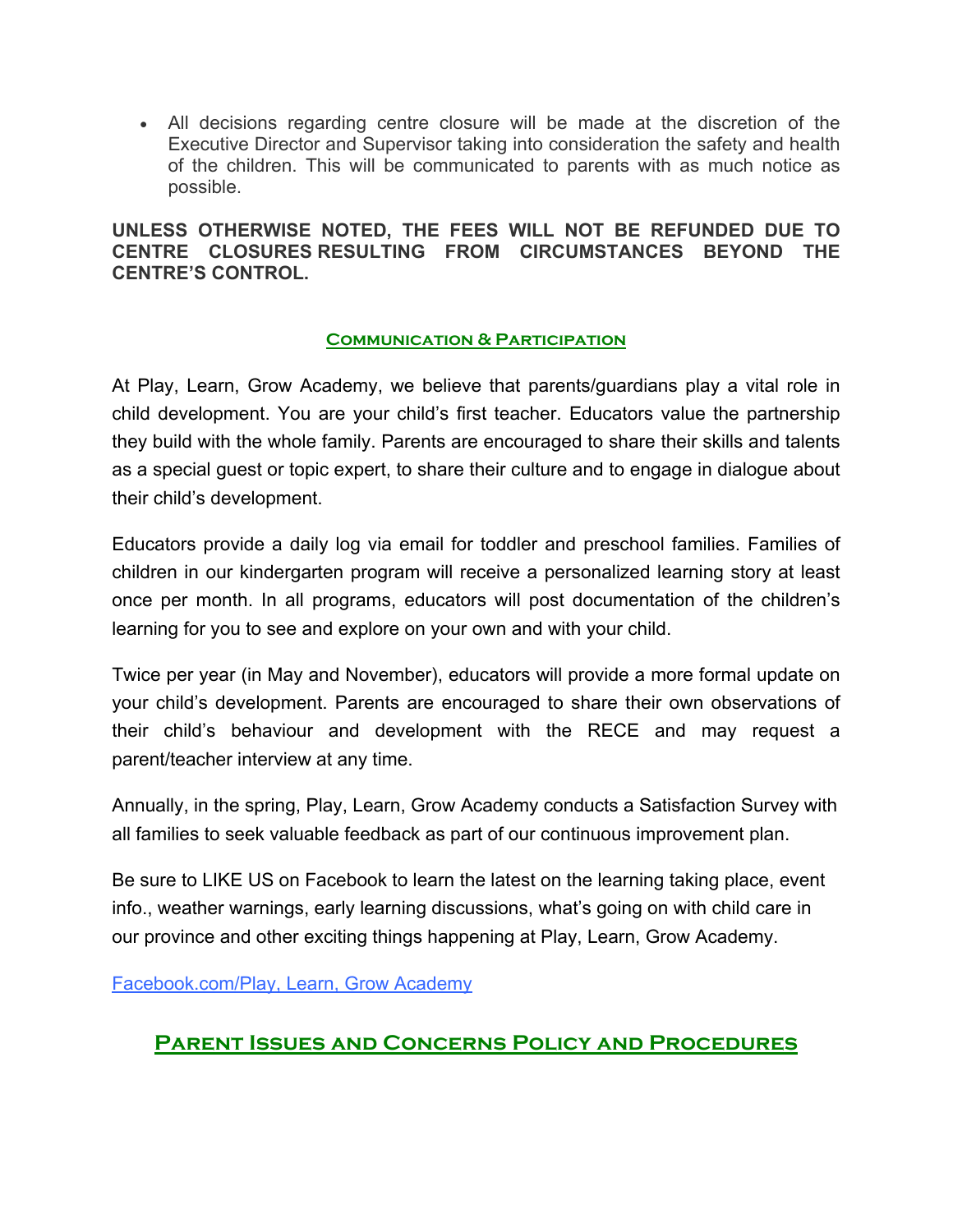#### **Purpose**

The purpose of this policy is to provide a transparent process for parents/guardians, the childcare licensee and staff to use when parents/guardians bring forward issues/concerns.

#### **Definitions**

*Licensee*: The individual or agency licensed by the Ministry of Education responsible for the operation and management of each childcare centre it operates (i.e. the operator).

*Staff*: Individual employed by the licensee (e.g. program room staff).

#### **Policy**

**General** 

Parents/guardians are encouraged to take an active role in our child care centre and regularly discuss what their child(ren) are experiencing with our program. As supported by our program statement, we support positive and responsive interactions among the children, parents/guardians, child care providers and staff, and foster the engagement of and ongoing communication with parents/guardians about the program and their children. Our staff are available to engage parents/guardians in conversations and support a positive experience during every interaction.

All issues and concerns raised by parents/guardians are taken seriously by all staff and will be addressed accordingly. Every effort will be made to address and resolve issues and concerns to the satisfaction of all parties and as quickly as possible.

Issues/concerns may be brought forward verbally or in writing. Responses and outcomes will be provided verbally, or in writing upon request. The level of detail provided to the parent/guardian will respect and maintain the confidentiality of all parties involved.

An initial response to an issue or concern will be provided to parents/guardians within three (3) business day(s). The person who raised the issue/concern will be kept informed throughout the resolution process.

Investigations of issues and concerns will be fair, impartial and respectful to parties involved.

#### **Confidentiality**

Every issue and concern will be treated confidentially and every effort will be made to protect the privacy of parents/guardians, children, staff, students and volunteers, except when information must be disclosed for legal reasons (e.g. to the Ministry of Education, College of Early Childhood Educators, law enforcement authorities or a Children's Aid Society).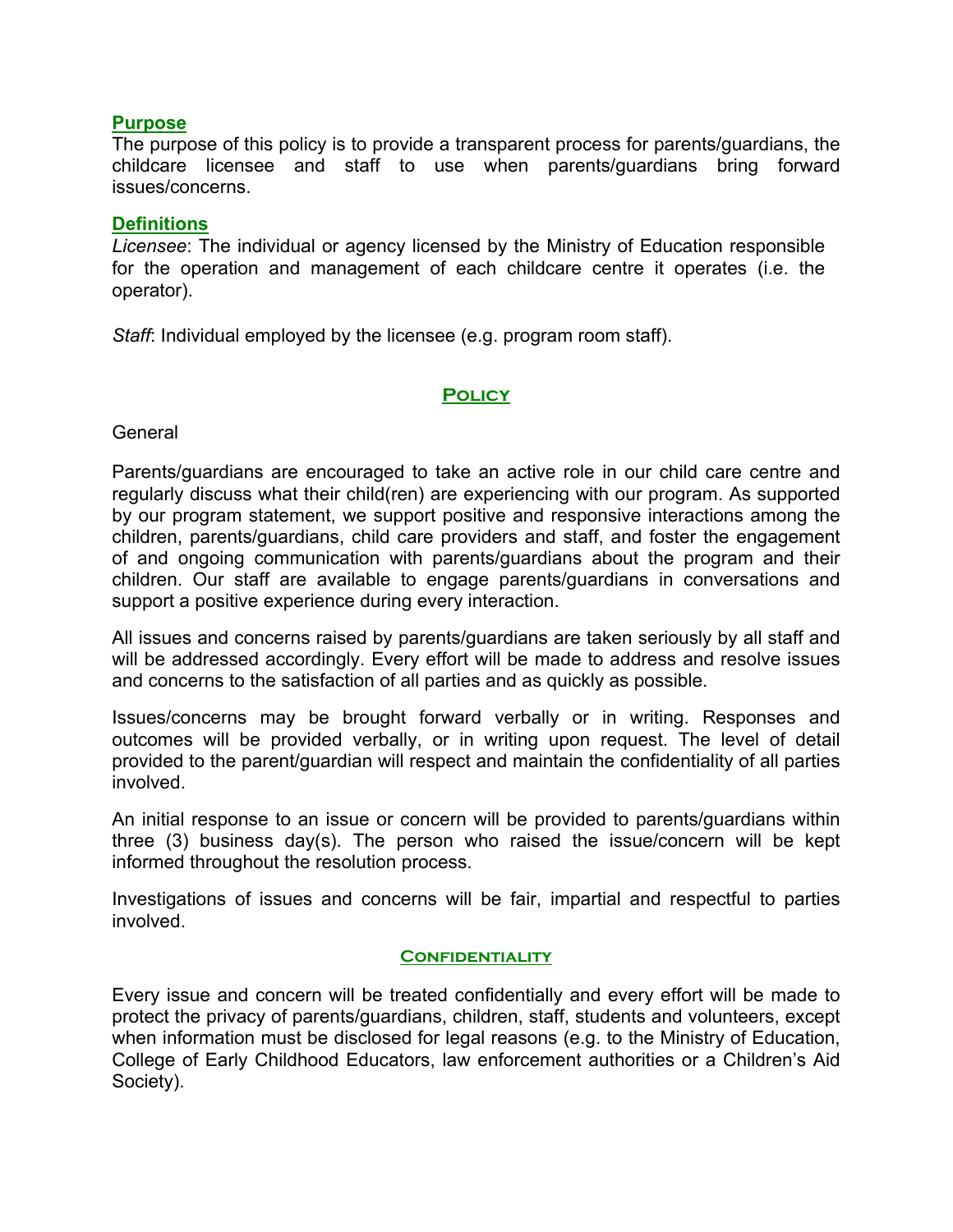#### **CONDUCT**

Our centre maintains high standards for positive interaction, communication and rolemodeling for children. Harassment and discrimination will therefore not be tolerated from any party.

If at any point a parent/guardian, provider or staff feels uncomfortable, threatened, abused or belittled, they may immediately end the conversation and report the situation to the supervisor and/or administrator.

#### **Concerns about the Suspected Abuse or Neglect of a child**

Everyone, including members of the public and professionals who work closely with children, is required by law to report suspected cases of child abuse or neglect.

If a parent/guardian expresses concerns that a child is being abused or neglected, the parent will be advised to contact the local Children's Aid Society (CAS) directly.

Persons who become aware of such concerns are also responsible for reporting this information to CAS as per the "Duty to Report" requirement under the *Child and Family Services Act***.**

For more information, visit http://www.children.gov.on.ca/htdocs/English/childrensaid/reportingabuse/index.aspx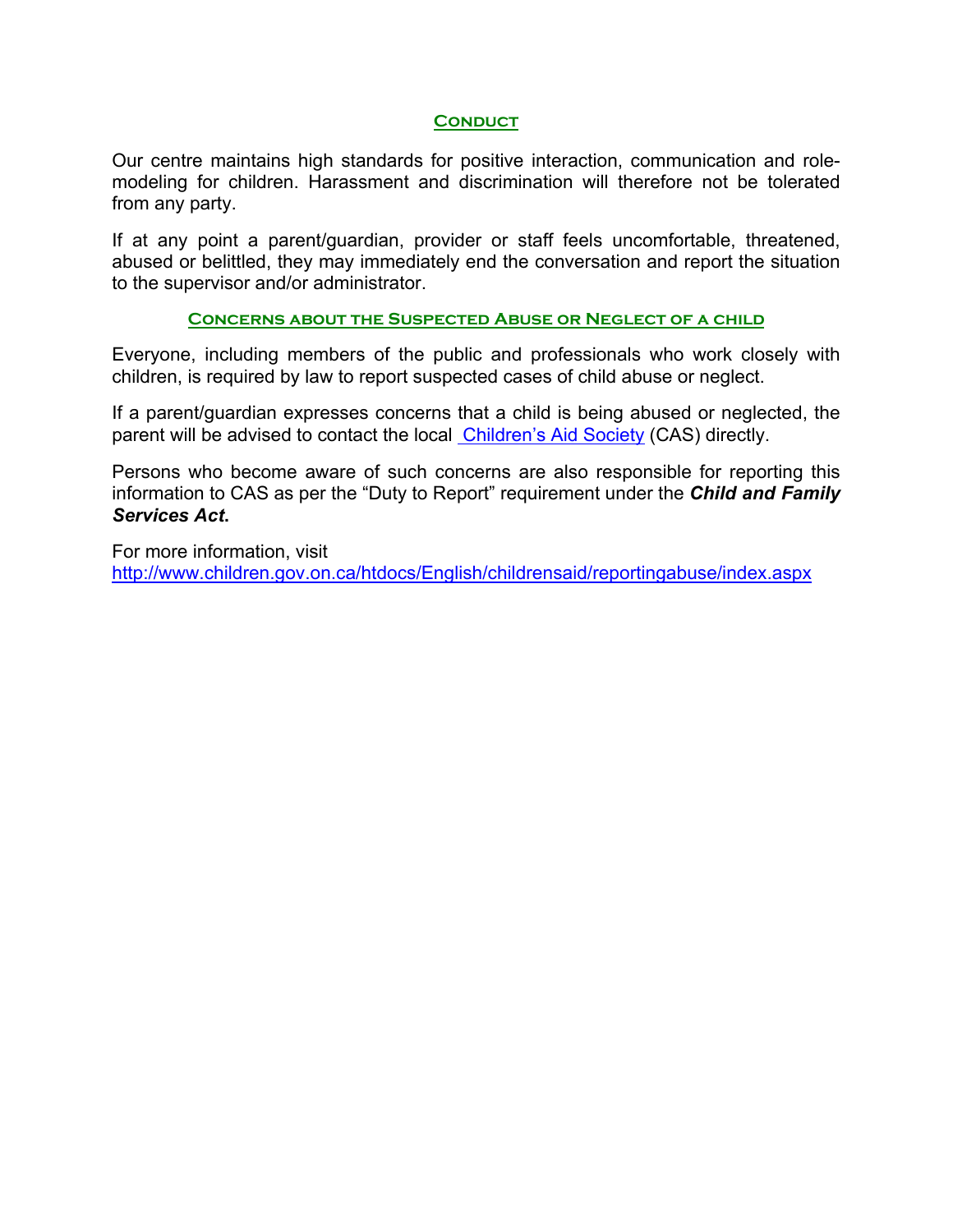| <b>PROCEDURES</b>                                                           |                                                                                                                    |                                                                                                                                         |  |
|-----------------------------------------------------------------------------|--------------------------------------------------------------------------------------------------------------------|-----------------------------------------------------------------------------------------------------------------------------------------|--|
| <b>Nature of Issue</b><br>or Concern                                        | <b>Steps for Parent and/or Guardian</b><br>to Report Issue/Concern:                                                | <b>Steps for Supervisor/Staff and/or</b><br>Director in responding to all<br>issues/concern:                                            |  |
| Program Room-<br>Related<br>E.g: schedule,                                  | Raise the issue or concern to<br>the classroom staff directly<br>or                                                | Address the issue/concern at the time<br>$\blacksquare$<br>it is raised<br>or                                                           |  |
| sleep<br>arrangements,<br>toilet training,                                  | the supervisor or director.                                                                                        | arrange for a meeting with the<br>$\overline{\phantom{0}}$<br>parent/guardian within three (3)<br>business days.                        |  |
| indoor/outdoor<br>program activities,<br>feeding<br>arrangements, etc.      |                                                                                                                    | Document the issues/concerns in detail.<br>Documentation should include:<br>the date and time the issue/concern<br>was received;        |  |
|                                                                             |                                                                                                                    | the name of the person who received<br>$\overline{\phantom{a}}$<br>the issue/concern;                                                   |  |
| General, Centre-<br>or Operations-<br>Related                               | Raise the issue or concern to<br>the supervisor or director.                                                       | the name of the person reporting the<br>$\qquad \qquad \blacksquare$<br>issue/concern;<br>the details of the issue/concern; and         |  |
| E.g: child care<br>fees, hours of<br>operation, staffing,<br>waiting lists, |                                                                                                                    | any steps taken to resolve the<br>issue/concern and/or information<br>given to the parent/guardian regarding<br>next steps or referral. |  |
| menus, etc.                                                                 | Raise the issue or concern to                                                                                      | Provide contact information for the                                                                                                     |  |
| Staff, Supervisor,<br>and/or Director-<br>Related                           | the individual directly<br>-<br>or                                                                                 | appropriate person if the person being<br>notified is unable to address the matter.                                                     |  |
|                                                                             | the supervisor or director.                                                                                        | Ensure the investigation of the<br>issue/concern is initiated by the                                                                    |  |
|                                                                             | All issues or concerns about the<br>conduct of staff, duty parents, etc.<br>that puts a child's health, safety and | appropriate party within three (3)<br>business days or as soon as reasonably<br>possible thereafter. Document reasons                   |  |
|                                                                             | well-being at risk should be reported                                                                              | for delays in writing.                                                                                                                  |  |
|                                                                             | to the supervisor as soon as<br>parents/guardians become aware of                                                  | Provide a resolution or outcome to the                                                                                                  |  |
|                                                                             | the situation.                                                                                                     | parent(s)/guardian(s) who raised the                                                                                                    |  |
| <b>Student/ Volunteer</b><br>Related                                        | Raise the issue or concern to<br>the staff responsible for<br>supervising the volunteer or<br>student              | issue/concern.                                                                                                                          |  |
|                                                                             | or<br>the supervisor and/or director.                                                                              |                                                                                                                                         |  |
|                                                                             |                                                                                                                    |                                                                                                                                         |  |
|                                                                             | All issues or concerns about the                                                                                   |                                                                                                                                         |  |
|                                                                             | conduct of students and/or<br>volunteers that puts a child's health,                                               |                                                                                                                                         |  |
|                                                                             | safety and well-being at risk should<br>be reported to the supervisor as                                           |                                                                                                                                         |  |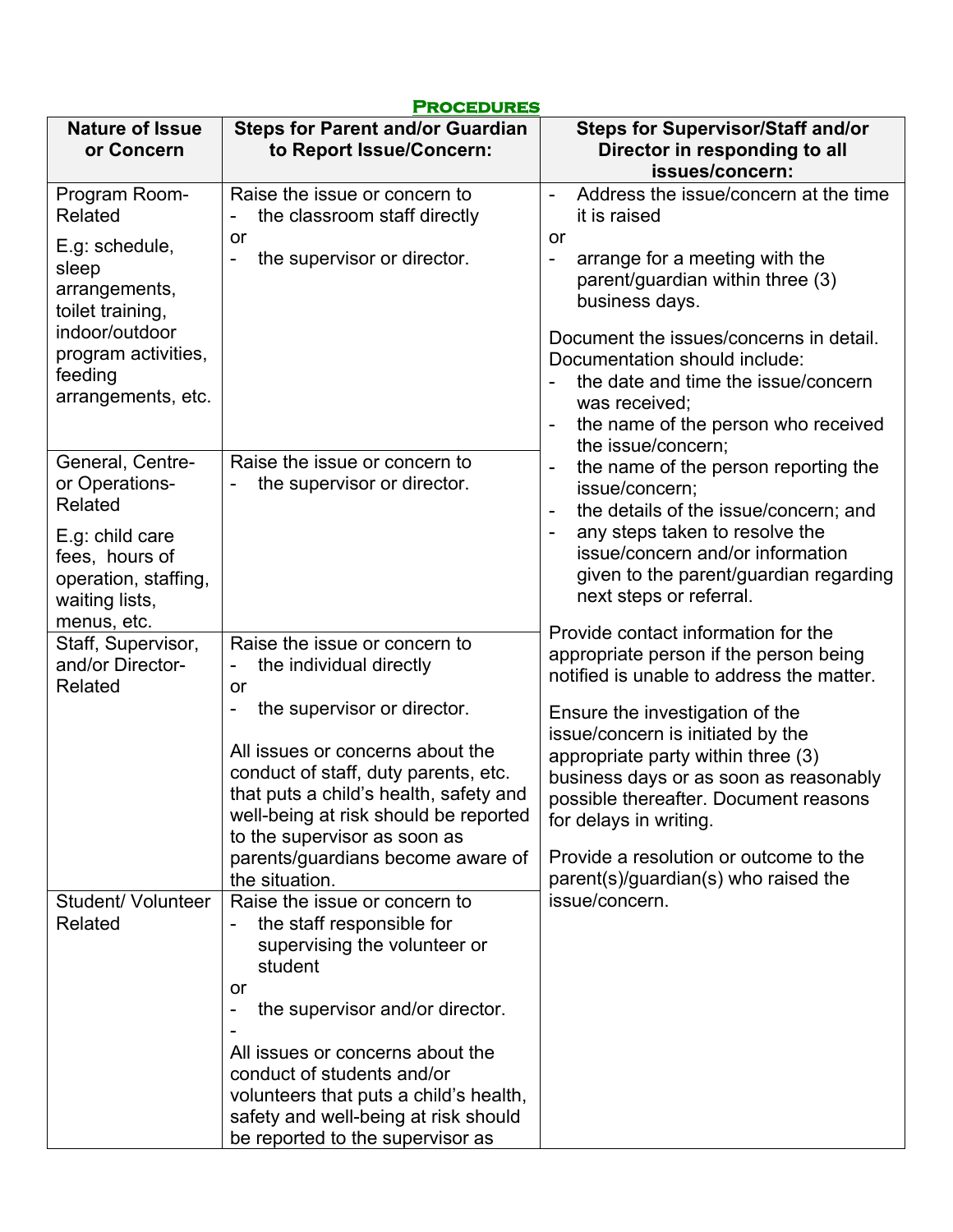| <b>Nature of Issue</b><br>or Concern | <b>Steps for Parent and/or Guardian</b><br>to Report Issue/Concern: | <b>Steps for Supervisor/Staff and/or</b><br>Director in responding to all<br>issues/concern: |
|--------------------------------------|---------------------------------------------------------------------|----------------------------------------------------------------------------------------------|
|                                      | soon as parents/guardians become<br>aware of the situation.         |                                                                                              |
|                                      |                                                                     |                                                                                              |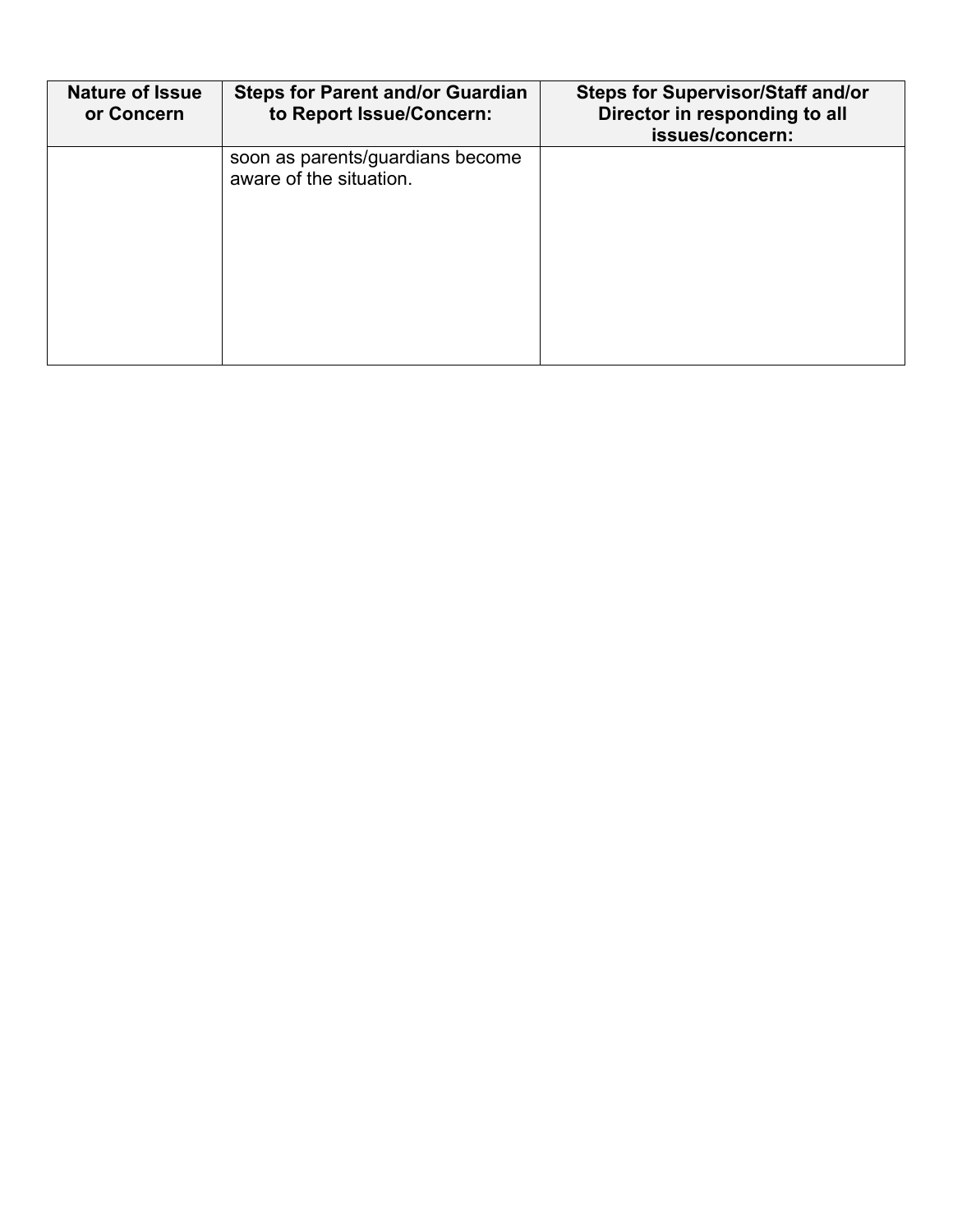Escalation of Issues or Concerns: Where parents/guardians are not satisfied with the response or outcome of an issue or concern, they may escalate the issue or concern verbally or in writing to the director.

Issues/concerns related to compliance with requirements set out in the *Child Care and Early Years Act., 2014* and Ontario Regulation 137/15 should be reported to the Ministry of Education's Child Care Quality Assurance and Licensing Branch.

Issues/concerns may also be reported to other relevant regulatory bodies (e.g. local public health department, police department, Ministry of Environment, Ministry of Labour, fire department, College of Early Childhood Educators, Ontario College of Teachers, College of Social Workers etc.) where appropriate.

**Contacts:** 

**Ministry of Education, Licensed Child Care Help Desk: 1-877-510-5333 or childcare\_ontario@ontario.ca**

**Administrator: Maria Agoncillo, OCT at (647) 894-0822 or playlearngrowacademy@gmail.com**

**Children's Aid Society :705.435.4348**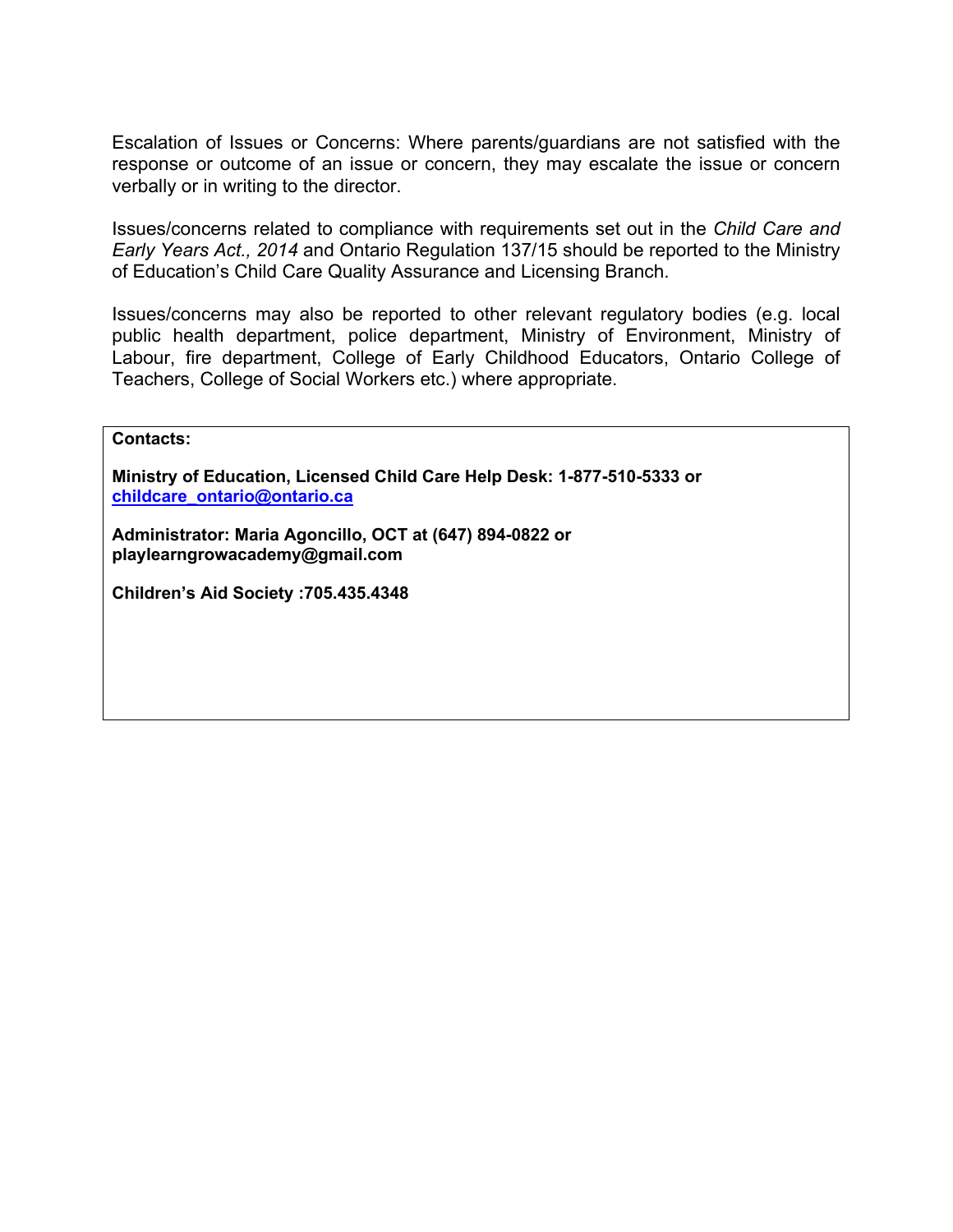#### **Regulatory Requirements: Ontario Regulation 137/15**

**Parent issues and concerns**

**45.1 Every licensee shall ensure that there are written policies and procedures that set out how parents' issues and concerns will be addressed, including details regarding,**

- **(a) the steps for parents to follow when they have an issue or concern to bring forward to the licensee;**
- **(b) the steps to be followed by a licensee and its employees in responding to an issue or concern brought forward by a parent; and**
- **(c) when an initial response to the issue or concern will be provided. O. Reg. 126/16, s. 31.**

#### **Parent handbook**

**45. (1) Every licensee shall have a parent handbook for each child care centre or home child care agency it operates which shall include,**

**(a.2)a copy of the licensee's policies and procedures required under section 45.1 regarding how parents' issues and concerns will be addressed;**

#### **Intent**

**This provision is intended to provide licensees and parents with a clear and transparent procedure to follow when a parent has brought forward an issue or concern they wish to have addressed by the licensee.**

# **Collection of Personal Information**

Upon enrolment, you will be provided with a copy of Play, Learn, Grow Academy's Privacy Statement to inform you about Play, Learn, Grow Academy's practices related to the collection, use and disclosure of personal information which may be collected by us through participation in our programs. The Privacy Statement is in compliance with Canada's Personal Information Protection and Electronics Documents Act (PIPEDA).

As a parent/guardian, you may have access to review your child's file in the presence of a Play, Learn, Grow Academy employee. You may also submit a Request for Access & Release of Personal Information should you require records or a letter regarding your child's development or program participation.

# **Image Release**

In the course of our program, photos, videos and other forms of documentation are collected and used. Upon enrolment you will be asked to review and sign an Image Release. This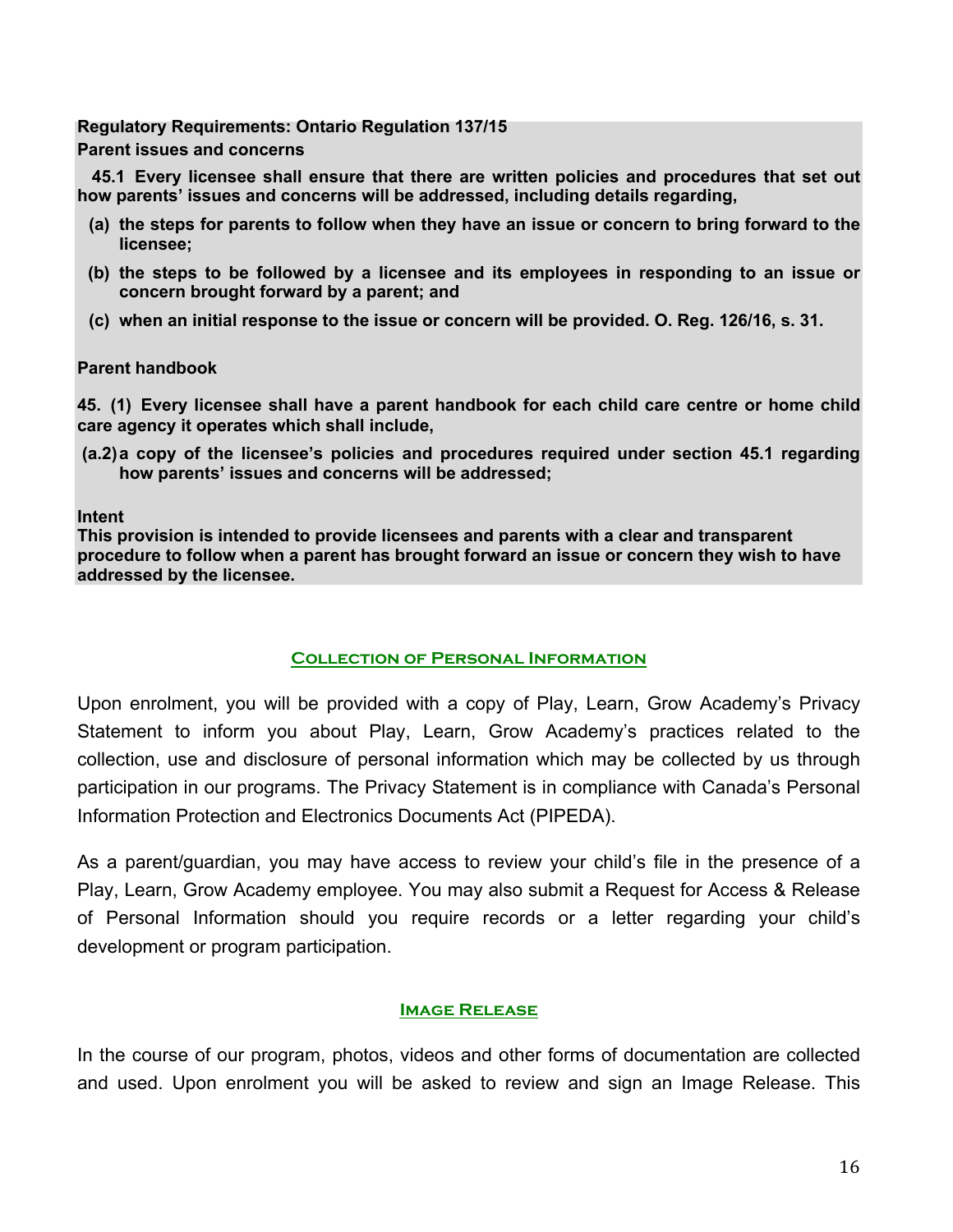outlines your options for consent for Play, Learn, Grow Academy to use such images internally within the program or externally for marketing, including photos we share on Facebook about the children's activities. You may change your consent at any time.

# **HEALTH & SAFETY**

# **Supervision**

Play, Learn, Grow Academy has a purpose and obligation to ensure the safety and well-being of the children in its care. Our centre is equipped with a secured entrance with a buzzer access and video surveillance.

Children are supervised according to the staff to child ratios set out in the Child Care and Early Years Act (CCEYA). Play, Learn, Grow Academy has established Child Supervision policies, procedures and practices to maximize safety. Only Play, Learn, Grow Academy employees, 18 years of age and older, will have direct unsupervised access to the children in Play, Learn, Grow Academy's care. Students and volunteers, including those under 18 years of age, are an integral part of our program and support our commitment to mentoring. Students and volunteers support children under the direction of all Play, Learn, Grow Academy professionals; they are not counted as staff and are never left alone with a child/children.

# **Record Checks**

Play, Learn, Grow Academy outlines its requirements for records checks, orientation and supervision of employees, students and volunteers through policy and procedures. A clear police Vulnerable Sector Check (VSC) is required for all employees, students and volunteers 18 years of age and older. Students and volunteers under 18 years are required, under the CCEYA, to submit an Offence Declaration. Play, Learn, Grow Academy's policies outline requirements for additional records checks at regular intervals.

#### **Positive Guidance Techniques**

Play, Learn, Grow Academy Child Care strives to promote and support appropriate and positive interactions that contribute to and sustain a safe, inclusive, and accepting learning environment.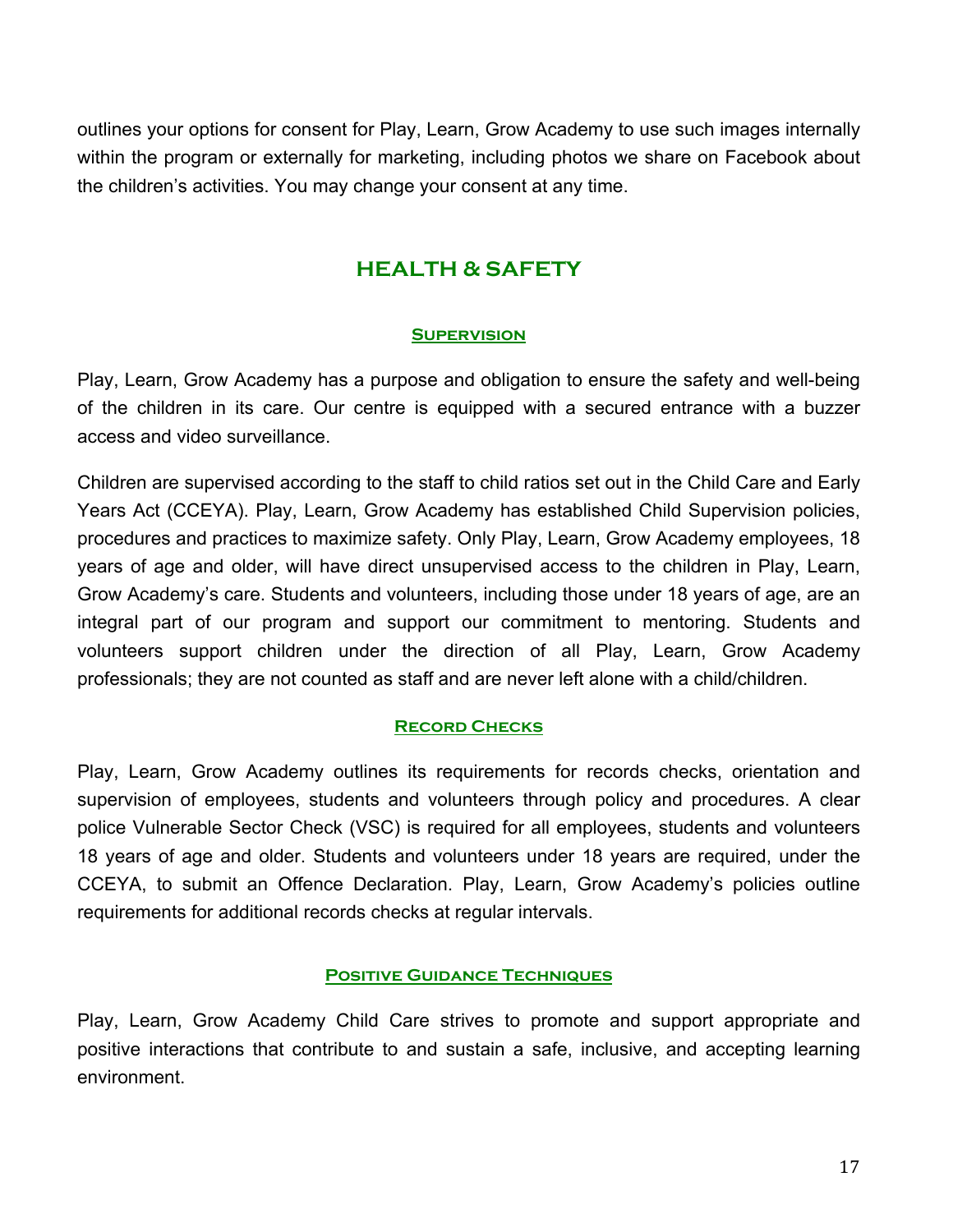Guidance techniques are related to the needs of the children in support of self-regulation and provide guidance strategies for children's behaviour to assist children in developing selfcontrol, self-confidence, self-discipline, sensitivity in their interactions with others and ultimately social problem solving skills.

The following are taken into consideration when guiding children's behavior:

- Appropriate to the developmental level of the child
- Used in a positive and consistent manner
- Designed to assist the child to learn appropriate behaviour
- Discussed with parents

#### **Prohibited Practices**

Under the Child Care and Early Years Act, the following are considered prohibited practices:

a. Corporal punishment of a child;

b. Physical restraint of a child, such as confining a child to a high chair, stroller or other device for the purpose of discipline or in lieu of supervision.

c. Locking the exits of the centre for the purpose of confining a child in an area or room without adult supervision, unless such confinement occurs during an emergency and is required as part of the licensee's emergency management policies;

d. Use of harsh or degrading measures or threats or derogatory language directed at a child or used in the presence of a child that would humiliate, shame or frighten the child or undermine his or her self-respect, dignity or self-worth;

e. Depriving a child of basic needs including food, drink, shelter, sleep, toilet use, clothing or bedding; or

f. Inflicting any bodily harm on children including making children eat or drink against their will.

Play, Learn, Grow Academy centre supervisors — regularly monitors its programs and observes RECEs. Any use of these practices is investigated and may result in progressive discipline, up to and including termination. If you observe such practices, please immediately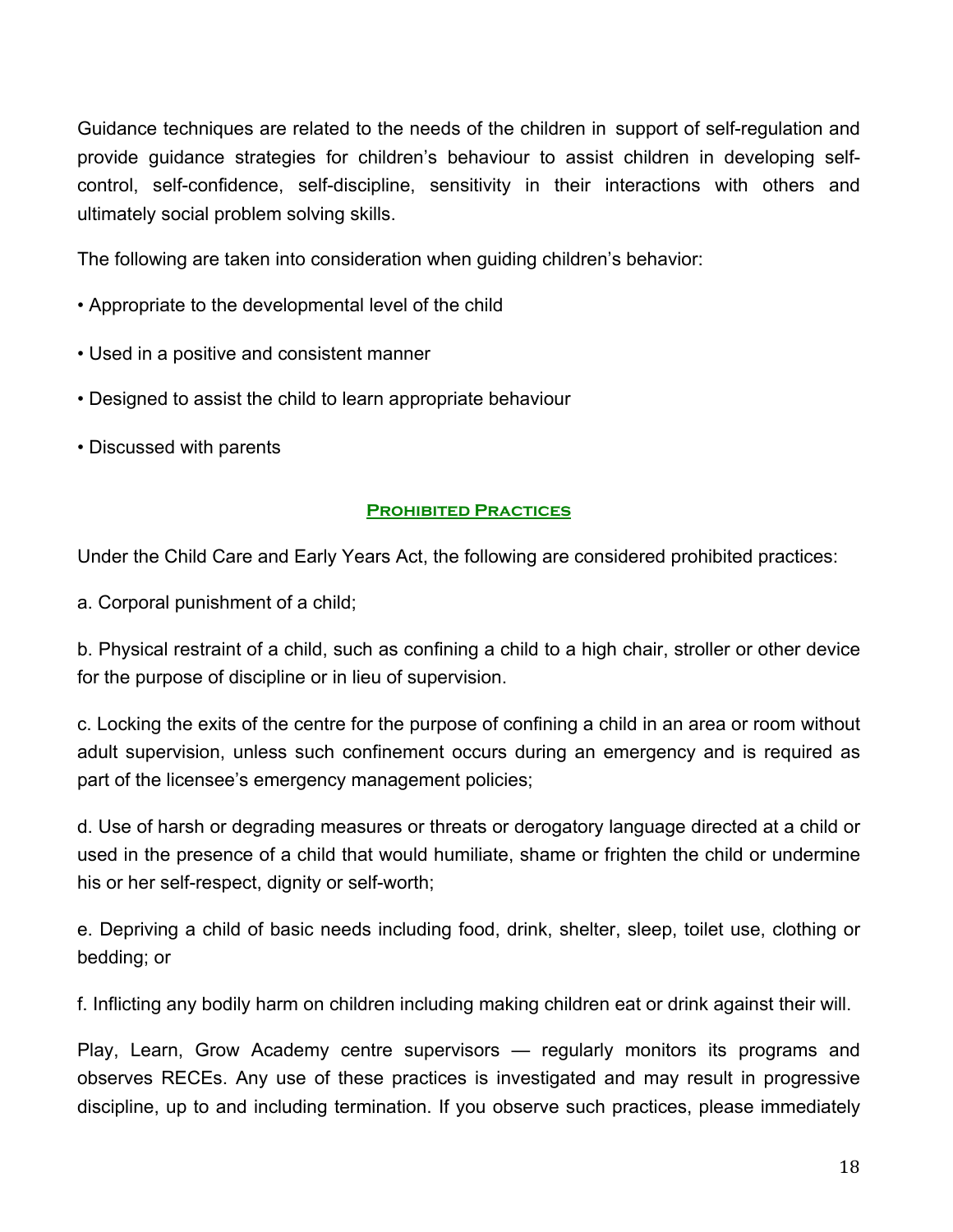report them to the centre supervisor.

#### Serious Occurrences

In spite of effective supervision and all the best precautions, serious occurrences (e.g., lifethreatening injury or illness, fire or other disaster on premises.) can sometimes take place. All serious occurrences are reported to the Ministry of Education. A Serious Occurrence Notification Form will be posted at the centre for 10 days following a serious occurrence to support increased transparency and access to information for parents. This posting will give parents brief information about the incident and outline follow-up actions taken and the outcomes, while respecting the privacy of the individuals involved. Longer-term actions taken by the operator will also be included to help prevent similar incidents in the future, where applicable.

Many factors may lead to a serious occurrence report. A serious occurrence does not necessarily mean that an operator is out of compliance with licensing requirements or that children are at risk in the child care program.

#### **NUTRITION**

Play, Learn, Grow Academy will receive catered lunch from Wholesome Kids Catering www.wholesomekids.ca a licensed facility. Breakfast, AM and PM snacks will be provided by the centre. Staff will record the temperatures of hazardous foods in a logbook when they arrive at the centre and again prior to serving. Weekly menus are developed in consultation with Canada's Food Guide to Healthy Eating and posted in the child-care centre to assist parents in planning meals at home.

Due to severe allergies, Play, Learn, Grow Academy is designated as Allergy Safe. Educators, in partnership with parents, do their utmost to ensure children with allergies are kept safe. Allergy lists are posted in each classroom, food preparation areas and serving areas.

#### **Food from Home**

Due to the risk of cross contamination, we ask that you do not bring food from home into the centre. If your child is arriving in the morning and is still having snack, please finish it in the car. The educators will offer them Play, Learn, Grow Academy's morning snack upon arrival.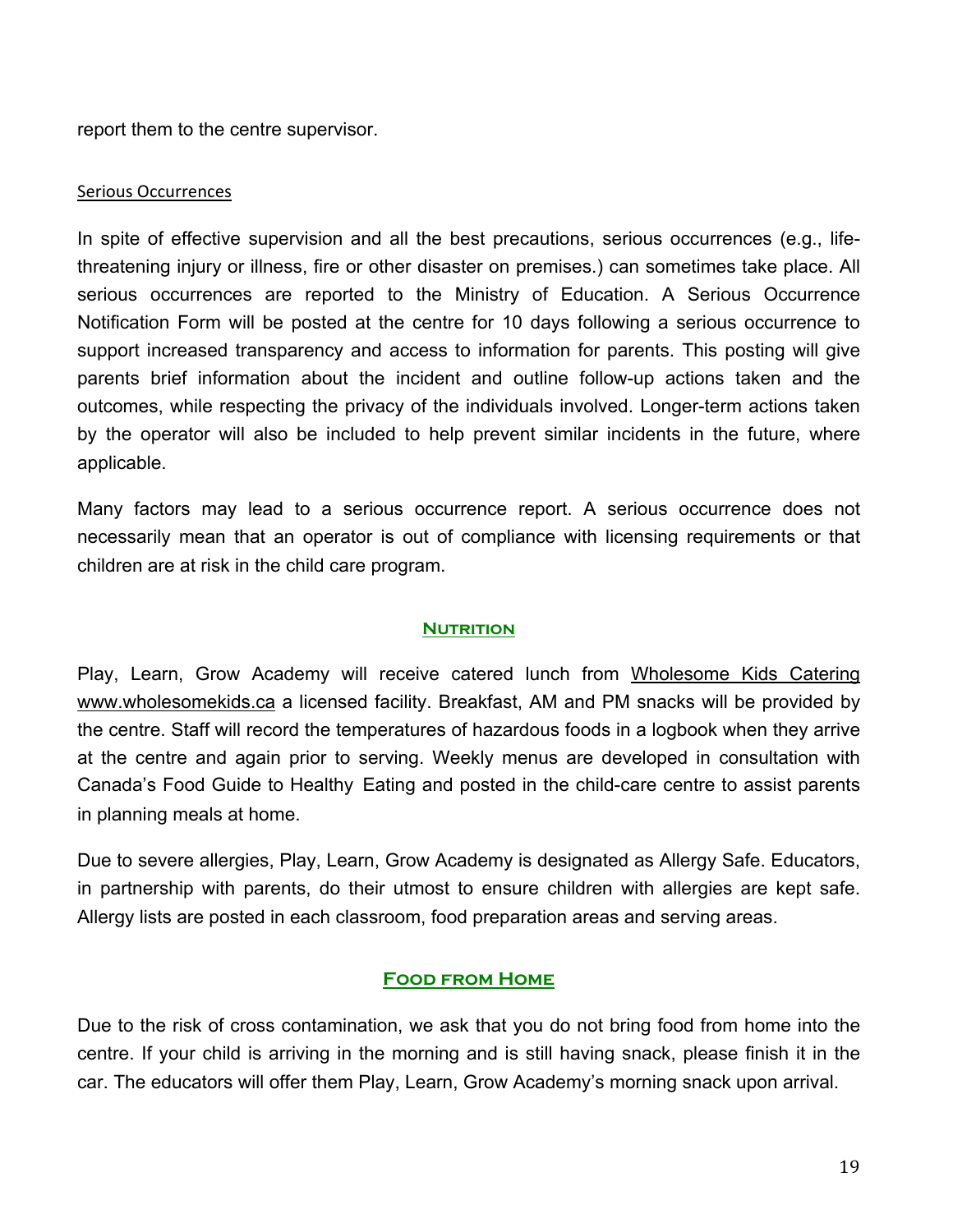On your child's birthday, if you wish to share something with the children, you are encouraged to consider food alternatives such as a special craft, stickers or pencils. If a food treat is your preference, speak to the centre supervisor first so we can consider any allergies in your child's room. Should an exception to our "no food from home" policy be made, please note that food sent in, must be store bought, have an ingredients label and not contain nuts or a warning that it may have come in contact with nuts.

#### **Food Substitutions**

If your child has food allergies, sensitivities or restrictions, please speak to the centre supervisor about a Food Agreement and/or providing food substitutions. Terms and conditions apply.

#### **OUTDOOR PLAY**

Research continues to promote the benefits of outdoor play and creating a connection with nature. Outdoor play inspires investigation of mind, body and senses. It not only improves physical health, but also promotes emotional well-being and increases self-regulation skills. Through outdoor play, children learn social skills such as cooperation, flexibility and problem solving. Children in full-day programs spend a minimum of 1 hour outdoors in the morning and again in the afternoon. Kindergarten programs spend at least 2 hours outdoors.

Weather can sometimes limit time outdoors; however, children should come prepared to spend time outdoors rain or shine. Sometimes the most fun and learning is had jumping in a puddle after a rainfall. If outdoor time is not an option due to the weather, children will engage in gross motor activities inside whenever possible.

#### **Preventing Child Illness**

Although some illness is inevitable in group care, our educators try to minimize this by practicing good hygiene, sanitizing toys and equipment regularly, and making daily health checks. We encourage children to participate in tidying and organizing their environment. Educators will model and support children with procedures for routine hand washing when entering the classroom from being outside, before and after food preparation, handling and eating, as well as toileting.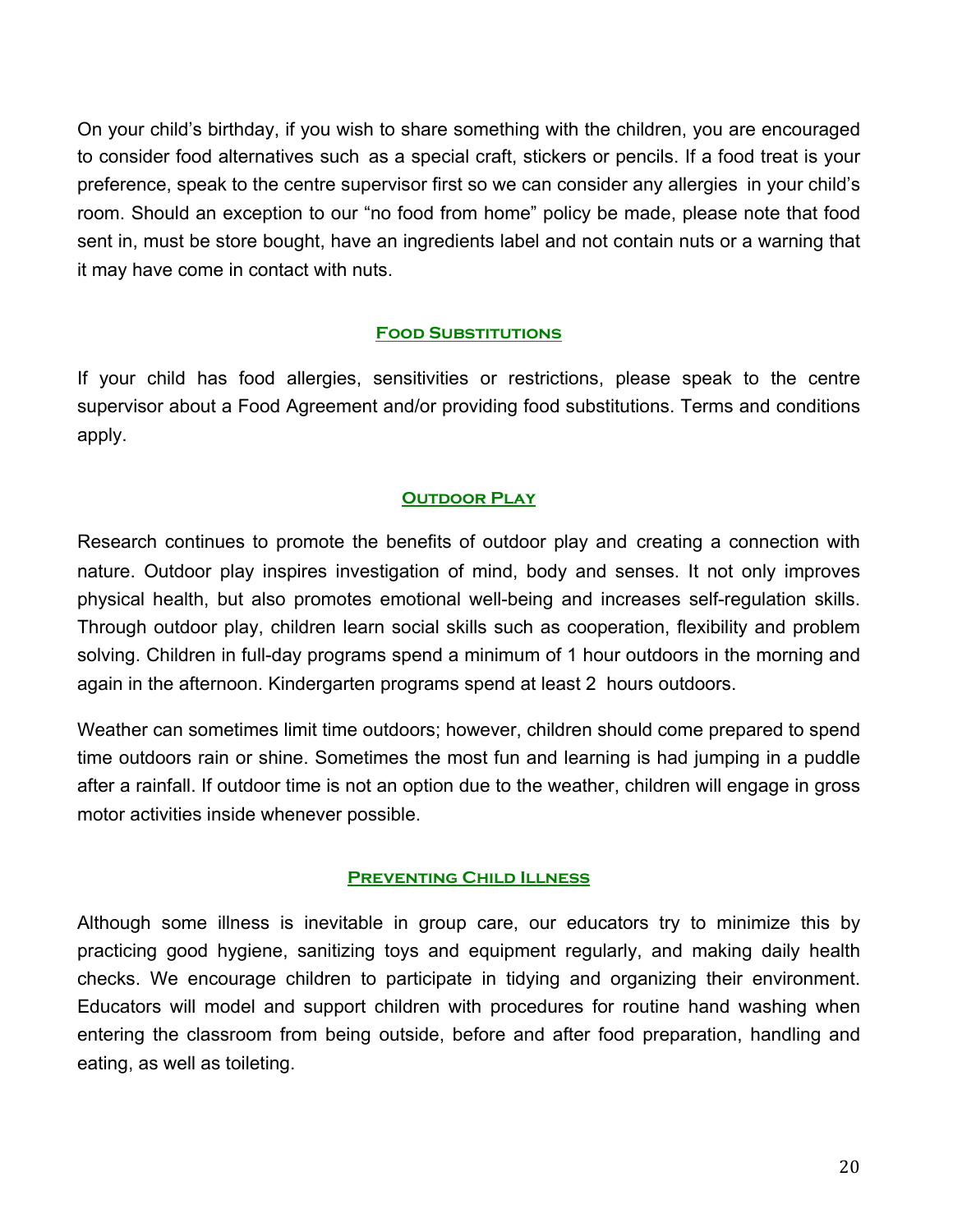# **Ill Child Policy**

Play, Learn, Grow Academy Staff carry out regular health inspections of all children as they arrive each day and follow the Department of Public Health's regulations to determine any illnesses.

**Your child may be refused admittance and require a doctor's note if any of the following are noted:**

- unusual skin rash
- heavy mucous
- red and/or irritated eyes
- diarrhea for three days
- head lice/nits
- discharge from eyes/ears
- any communicable disease
- persistent pain
- any communicable disease
- persistent cough/Strep
- unusual/infectious looking sores

#### **and/or any of the following symptoms:**

- A cold that hinders day to day functioning
- A sore throat
- Fever
- Digestive upset– diarrhea (after second occurrence)
- Digestive upset–vomiting (after first occurrence)
- An earache
- Swollen neck glands

If the child becomes ill during the day, the parent will be contacted to pick the child up as soon as possible. It is, therefore, essential that staff be able to locate the parent(s) or designate should an illness or emergency arise. A sick child does not function well at school and his/her presence may infect others. Please be prepared for emergency care at home when necessary.

**If a child is absent due to illness for** *3 or more days* **or the child has a communicable disease such as Pink Eye, measles, strep throat etc. a Doctor's Note is required to accept the child back into the program. Play, Learn, Grow Academy does not require a note for a child who has been away with Chicken pox; however, we do require that a child not return until the spots have scabbed over.**

It is Play, Learn, Grow Academy's right to refuse admittance to a child for any of the above reasons and parents must abide by such decisions.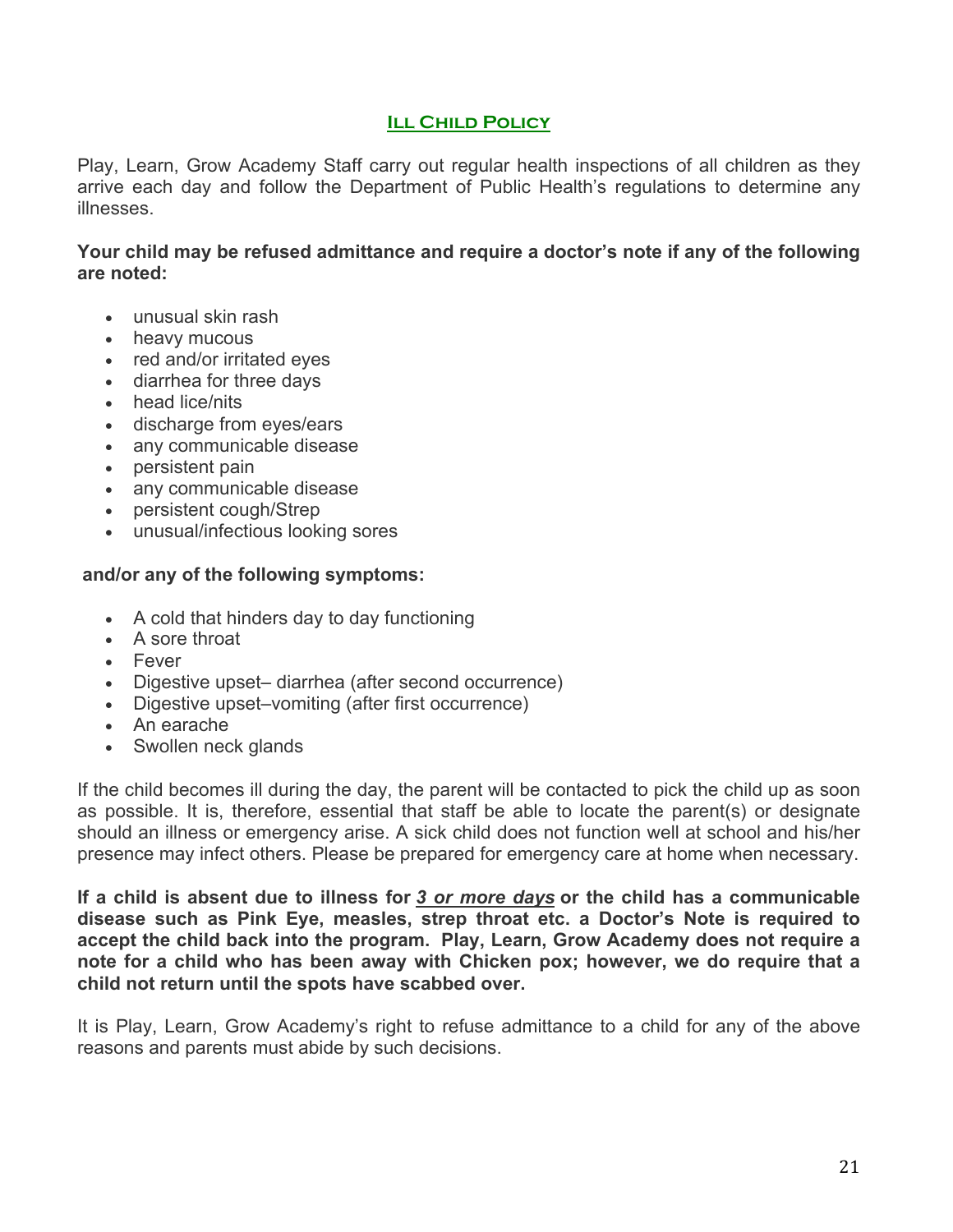# **WHEN A CHILD IS ILL**

All children in attendance must be able to participate in all areas of the program, including outdoor play. If a child becomes ill, parents/guardians will be contacted to make arrangements for their child to be picked up if necessary. In order to minimize the spread of contagious illnesses we kindly ask that parents/guardians keep their children home if they are not feeling well.

Play, Learn, Grow Academy follows exclusion guidelines for communicable diseases as set out by the Simcoe Muskoka Public Health Unit. Fact sheets are posted in the centre when there is confirmation of a communicable disease (e.g., chicken pox).

Any incidents of vomiting or diarrhea must be reported to the centre. Children should remain home until they are symptom-free for 24 hours; 48 hours if there is an outbreak.

Pediculosis (head lice) is not a regulated public health condition and, although easily spread, is not considered a communicable disease. Head lice can be transmitted through head to head contact with an infested person or through contact with personal objects (e.g., combs, hats, etc.).

• If you suspect that your child has head lice, we ask that you let us know as soon as possible. Check your child's hair thoroughly. If live lice or nits (eggs) are found, administer a treatment, (available over-the-counter at your Pharmacy or through a service). Once treatment is administered it is essential that you remove all nits since the products may not kill all of them.

The child should not return to the child care centre until a treatment has been applied as per the product instructions. Parents are also advised to continue to check their child's hair – and that of all family members – daily for 14 days to minimize the spread.

• If an educator suspects head lice, they may contact you to request permission to check your child's hair in a private location and report their findings to you. If live lice or nits are found, your child will not be excluded from the program – as the trauma of being separated could be more harmful than the physical problems related to head lice. The educators will adjust the program, removing dramatic play clothing and hats, etc. to reduce the risk of spreading. Depending on the severity of live lice found, the educator may request an early pick up so that treatment can begin immediately.

• In addition, when lice is suspected and/or confirmed, a notice will be sent home to all parents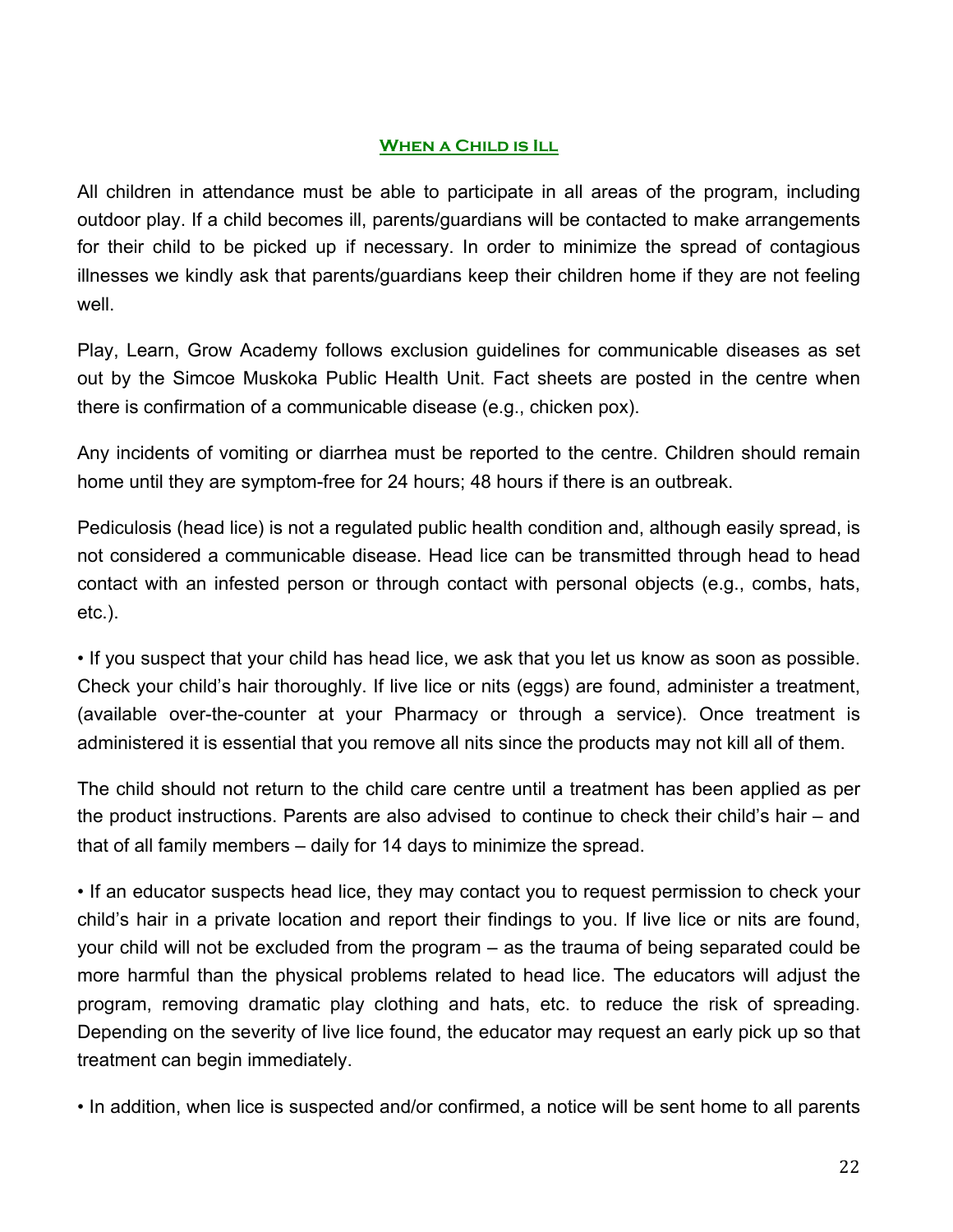in that group with a request that they check their child's hair thoroughly and report back using the Head Lice Parent Response form. This form asks parents to confirm that they have checked their child's hair and found no evidence of live lice or nits or that they did find some and have treated their child and agree to continue to check their child daily.

#### **Administration of Medication**

Play, Learn, Grow Academy Child Care is able to administer both prescription and nonprescription medication. It is preferable however that the children receive all medication at home, if at all possible. If your child requires medication by injection (e.g., insulin), please speak to the centre supervisor as additional terms, conditions and training on your child's Individual Care Plan is required.

Prescription and over-the-counter medications for acute, symptomatic treatment will only be administered to a child where a parent of the child has given written authorization to do so by completing the child care centre's Authorization for Medication Administration. The Authorization for Medication Administration form must be accompanied by a doctor's note for over-the-counter medications.

All medication must be taken home by the parent each night except in the case of medications required for life threatening situations (e.g. asthma medication, Epi-pens, etc) These medications will be checked monthly for expiration dates. All medication will be stored as directed and is kept in a locked container at the centre.

#### **Injury & Incident Reporting**

In spite of effective supervision practices and all the best precautions, an incident or injury may still occur. When minor incidents (e.g., scrapes, bumps, behavioural concerns) do occur, the educators will reassure the child, provide first aid if needed and complete an Incident Report. These reports explain the incident in detail. You will be asked to review it upon pick up and to sign the Report by acknowledging Play, Learn, Grow Academy its receipt. A copy will be provided or emailed to you.

If medical attention is required, the educators will consult with you and/or call for emergency services as needed.

If you take your child to see a medical professional (e.g., doctor, dentist) in response to an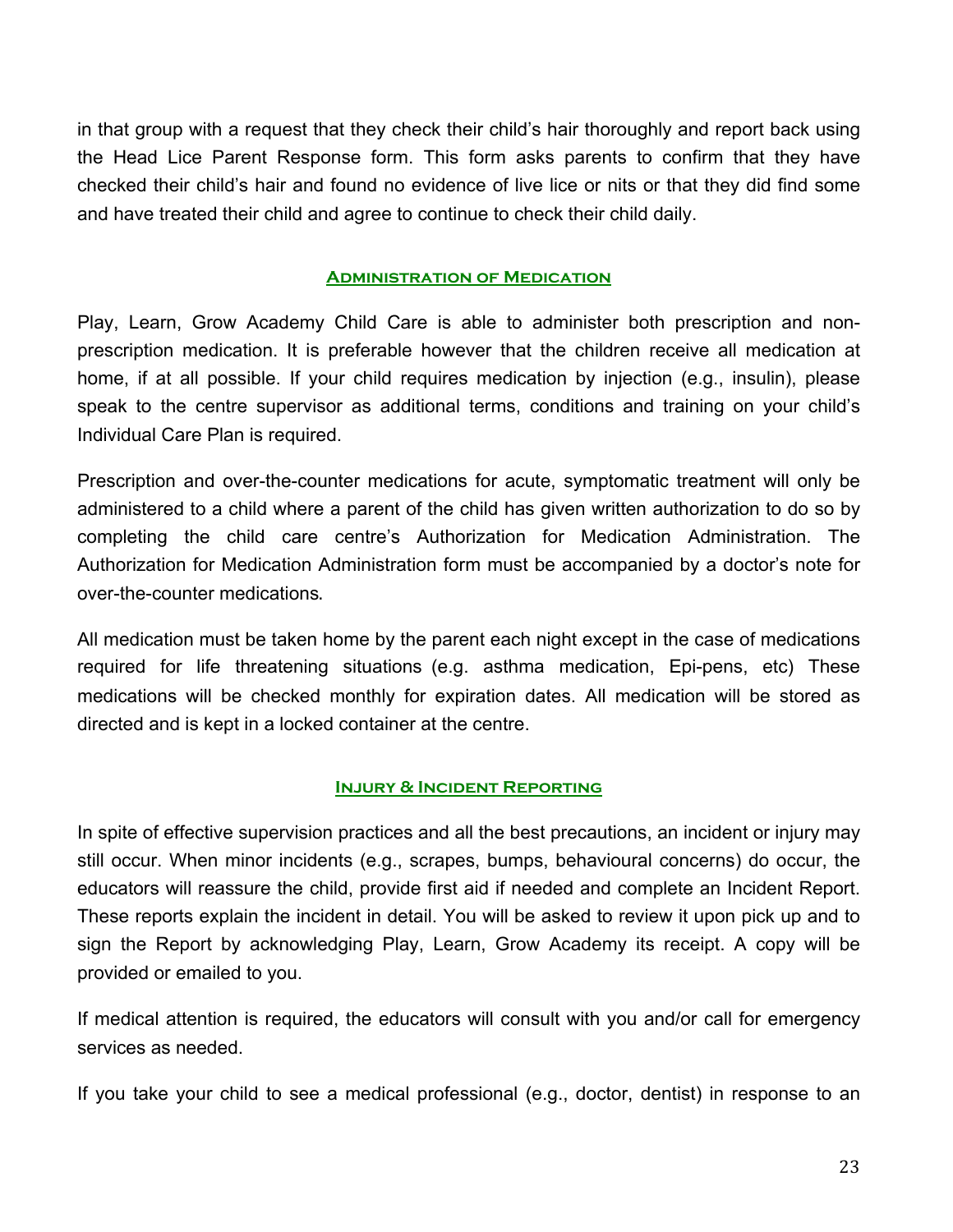incident that occurred at Play, Learn, Grow Academy, please follow up with the centre supervisor to confirm the details of that visit and any medical treatment provided. The Incident Report may need to be updated and the supervisor can inform the educators of any recommendations or accommodations required for a safe return to the program.

#### **Professional Duty to Report Child Abuse**

Employees of Play, Learn, Grow Academy have a duty to report any cases of suspected or known child abuse. Our responsibility to report a child in need of protection falls under s.72(1) of the Ontario Child and Family Services Act (OCFSA). It is the responsibility of every person in Ontario, including all professionals involved with young children to immediately report to a children's aid society, (i.e., Family and Children's Services) if there are Reasonable Grounds to suspect abuse or neglect. It is not an individual's responsibility to determine if abuse or neglect is occurring. It is an offence for a professional to not report a suspicion of abuse or neglect.

Confidentiality of the child and family, other than to Family and Children's Services (F&CS) and/or the Police, will be respected at all times.

#### **Emergency Management**

Play, Learn, Grow Academy has a policy on unexpected centre closures. In adverse weather conditions, parents are advised to listen to local radio stations and monitor Play, Learn, Grow Academy's website or Facebook page for notices of an unexpected centre closure. Should a closure be necessary mid-day, educators will contact parents by phone to notify them of the early closure and request pick up.

Play, Learn, Grow Academy's educators are trained in emergency preparedness and response in relation to fire, tornado and lock down procedures. Throughout the year, children and educators will participate in fire, lock-down and tornado drills and discuss our procedures. Play, Learn, Grow Academy has a designed gathering area to use during an emergency evacuation. An attendance check and head count is conducted by the educators to confirm that all children and staff are accounted for. Parents are notified by a written posting and/or through email of various drills or false alarms.

Should an emergency situation arise that requires the children and staff to vacate the building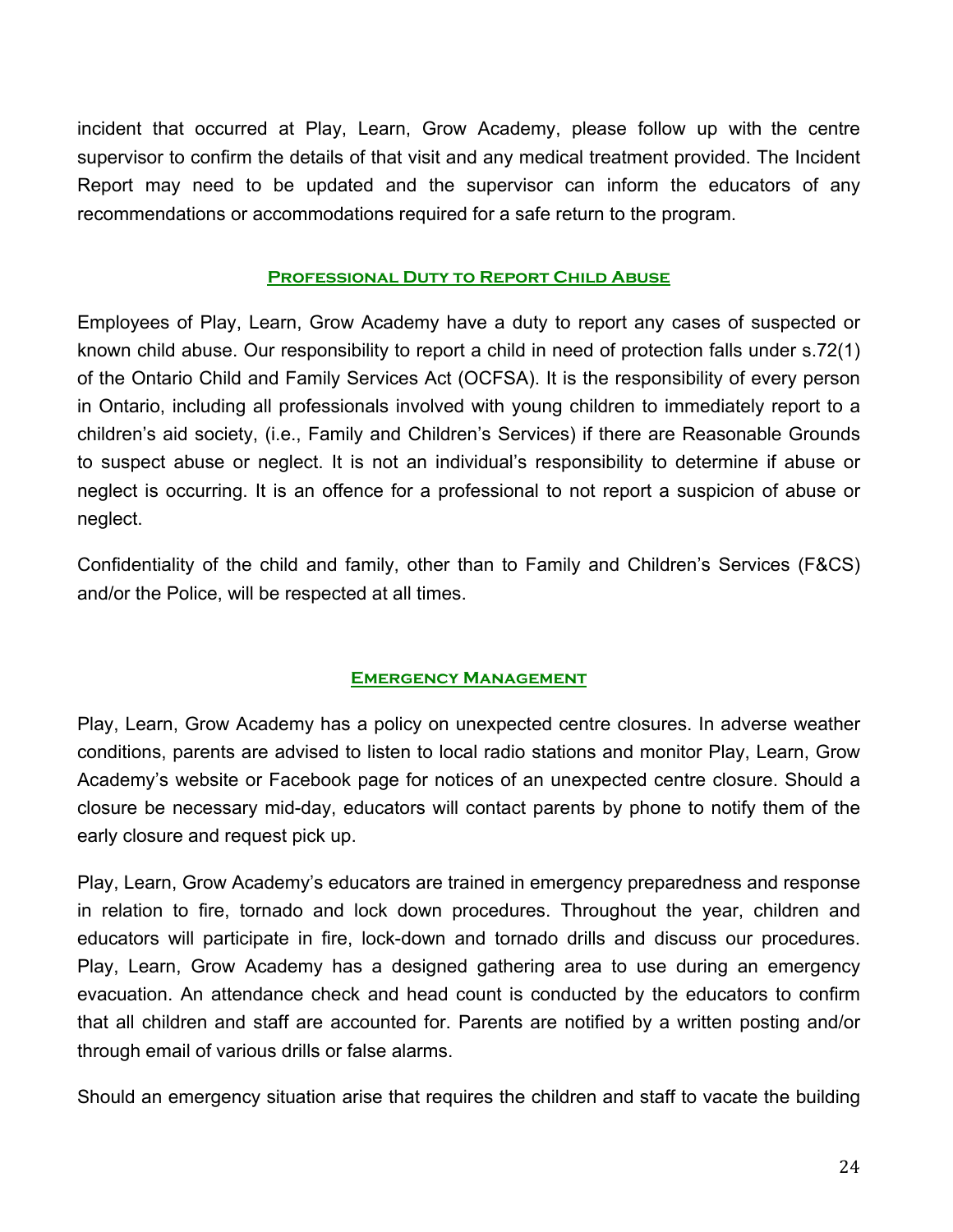for a longer period of time, it may be necessary for the group to move to the designated emergency shelter. Once children have been reassured and settled, educators will contact parents by phone to advise of the need for an early pick up and advise of the location. Additional communication and updates may be provided by email from the centre or Play, Learn, Grow Academy's administration office.

During ongoing emergency situations (e.g., lock down, tornado), Play, Learn, Grow Academy will make every effort to provide timely communication with parents via phone and/or email. Parents are advised to limit phone calls to the centre during an ongoing emergency situation to leave lines open for emergency personnel. An alternate number may be provided to support communication during such situations.

# **PROGRAM CHANGES**

# **Program and Schedule Changes**

Should you require a change in schedule for your child care needs, please speak to our centre supervisor immediately.

# **Change or Add Days**

The ability to switch days or to add days of care is subject to availability.

#### **Decreasing Days**

Please refer the notice requirements as listed below under Withdrawal of Child Care.

#### **Withdrawal of Child Care**

The following notice periods are required to withdraw from the program, including for families who have pre-enrolled but have not yet started:

- Toddler and Preschool programs require notice of 20 business days.
- School-age programs require notice of 10 business days.

Fees are owing for the duration of the notice period. Customer deposits will be credited to the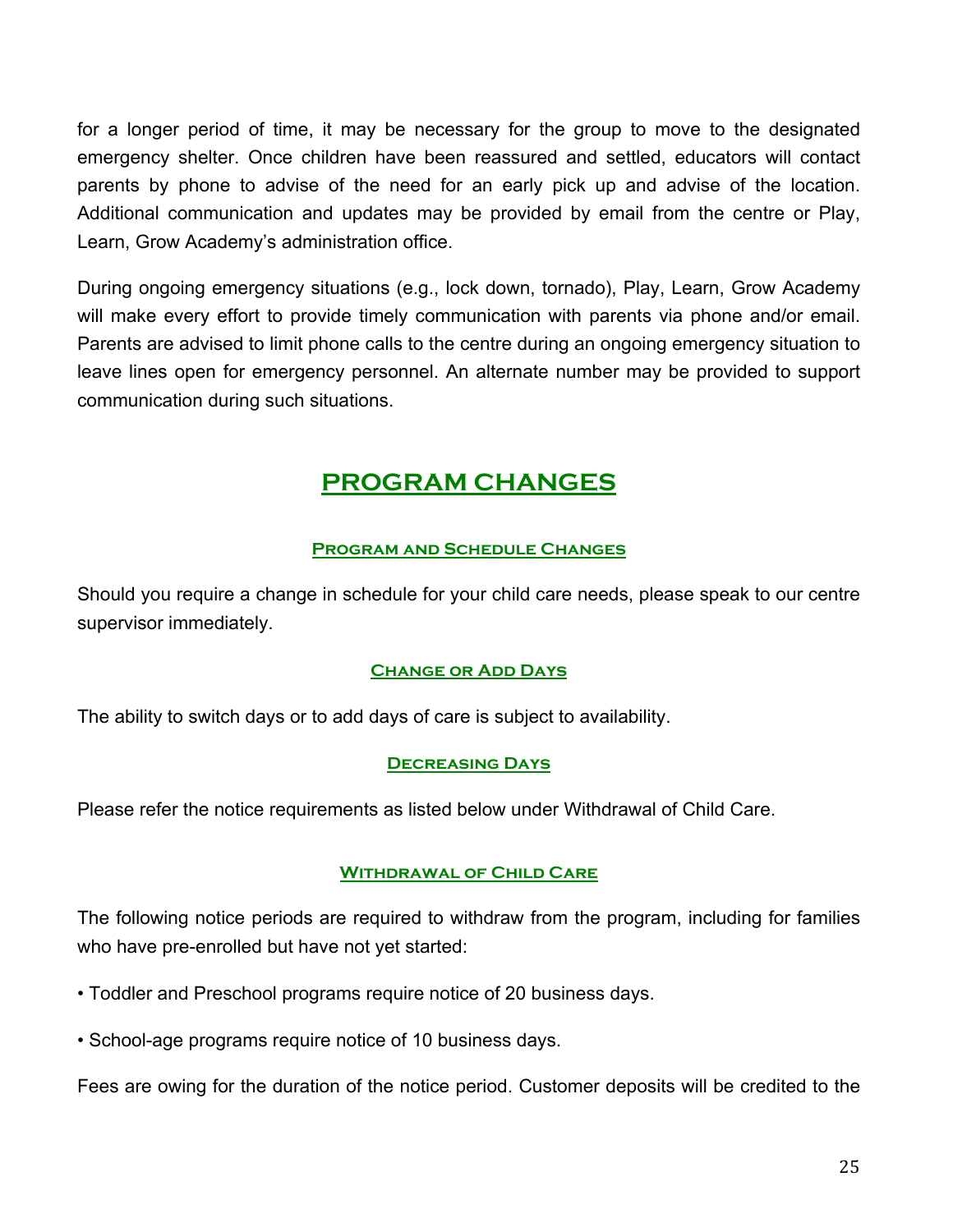account and any necessary adjustments (i.e., outstanding balances or additional credits) will be made.

# **TERMINATION OF CHILD CARE**

Play, Learn, Grow Academy recognizes that a child care centre is not always appropriate for all children. Many supports are put into place to create a happy and successful placement for all children. In cases of severe behaviour issues, it may be necessary to terminate the child care space. A decision to terminate a child's space will be made in consultation with parents. Play, Learn, Grow Academy's priority is for the safety of all children in its programs.

Play, Learn, Grow Academy believes in providing and maintaining a work environment in which all employees are free from violence, threats of violence, intimidation, bullying, unkind comments and other disruptive behaviour or actions which belittle, threaten, offend, embarrass, humiliate or diminish another's self esteem, whether deliberate or unintentional, including sexual harassment and discrimination. Such actions are not tolerated, will be addressed immediately and may result in the termination of child care spaces or other consequences (e.g., police contact).

Failure to comply with Play, Learn, Grow Academy policies, including payment provisions, may, in Play, Learn, Grow Academy's sole discretion, result in termination of space in the child care centre.

#### **Need More Information?**

**Please review our Payment Policies, Parent Policies and our website. The website contains valuable information about our programs, curriculum, childcare options, fees, menus, classroom-specific newsletters and much more.**